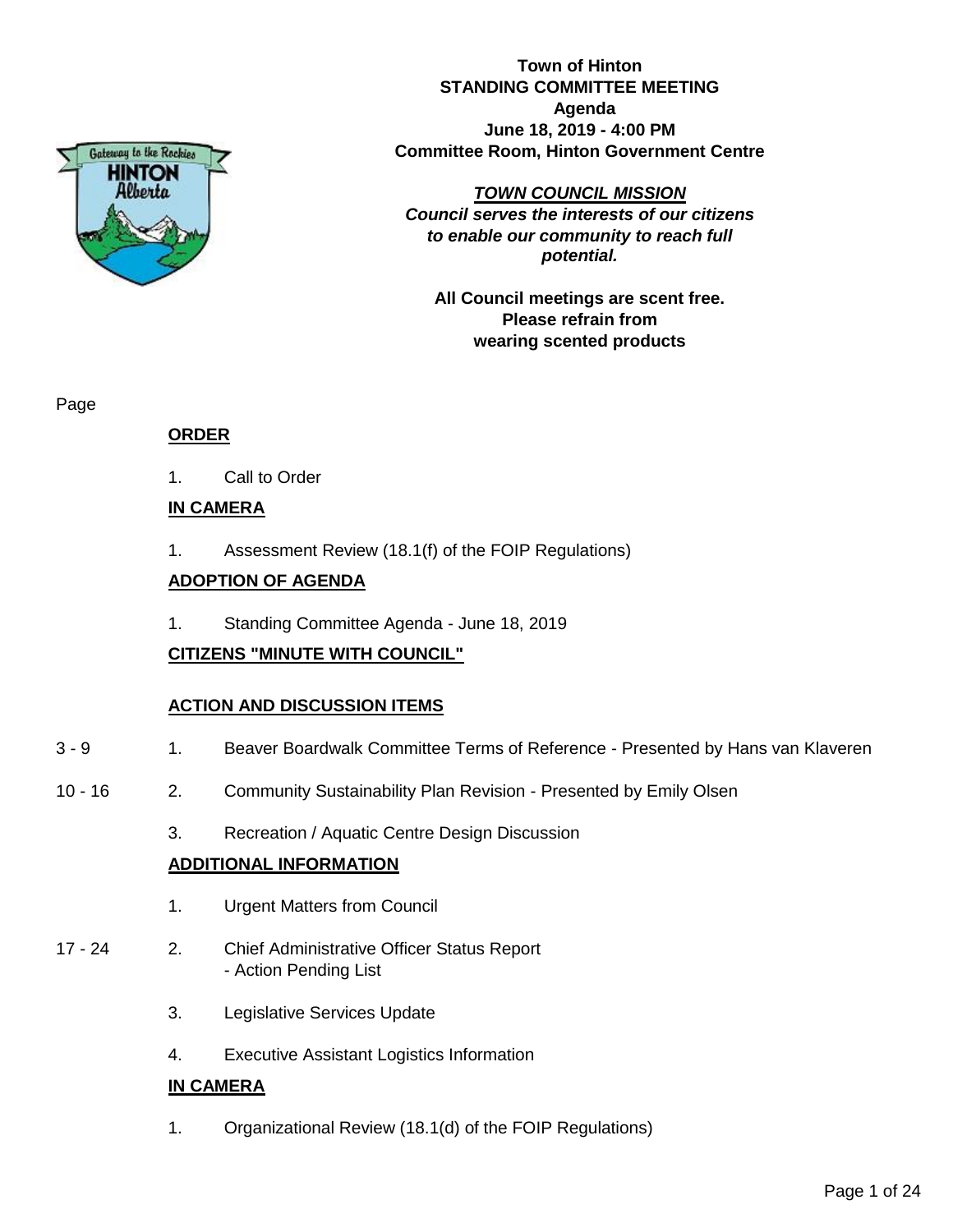### STANDING COMMITTEE MEETING Agenda June 18, 2019

### **ADJOURNMENT**

1. Adjournment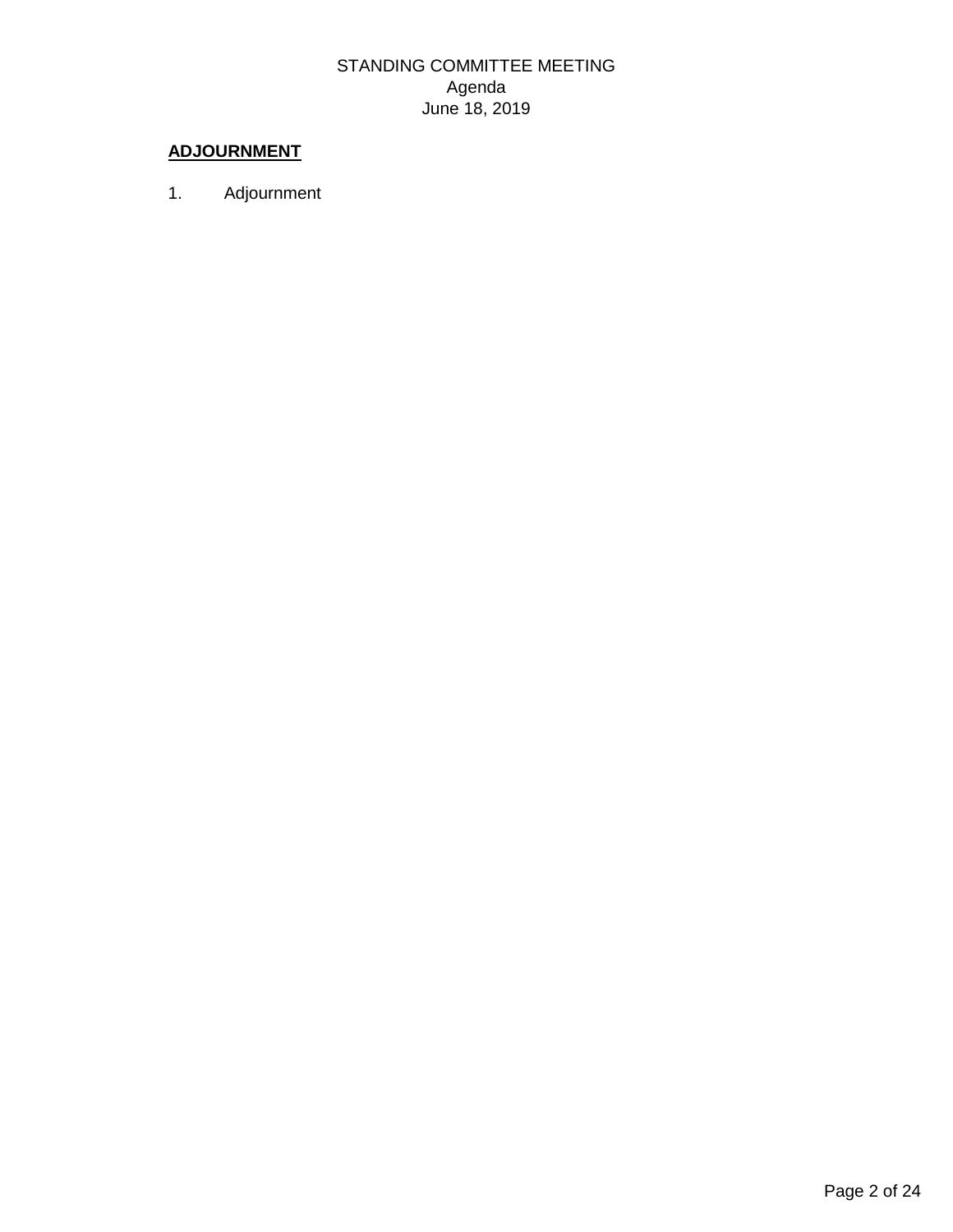

## **TOWN OF HINTON Administrative Report**

### ☒ **DIRECTION REQUEST** ☐ **REQUEST FOR DECISION** ☐ **INFORMATION ITEM**

**DATE**: STANDING COMMITTEE MEETING OF JUNE 18, 2019

**FROM:** HANS VAN KLAVEREN, Interim Director of Community Services

**RE**: **BEAVER BOARDWALK COMMITTEE TERMS OF REFERENCE**

#### **Recommended Action**

*Administration recommends that "Committee recommends Council to approve the Beaver Boardwalk Committee Terms of Reference as presented".*

#### **Background**

- The Beaver Boardwalk Concept Design and Feasibility Report has been presented and discussed at Standing Committee Meetings in order to provide Council the information regarding the current state and the future rehabilitation options of the Beaver boardwalk.
- To date there has been a lot of additional information and feedback brought forward, for example from Alberta Environment and Parks (AEP), consultants and the public at-large. Council has expressed that a thorough process is required to come to conclusion and decisions regarding the Beaver Boardwalk and its future.
- At the Standing Committee Meeting of May 14, 2019, the following consensus was achieved: *"That Council direct Administration to bring back terms of reference for a Beaver Boardwalk committee no later than the June 18, 2019 Standing Committee."*

#### **Analysis**

This item is today before the Standing Committee of Council to review and discuss the Beaver Boardwalk Committee (BBC) Terms of Reference (DRAFT) (Attachment 1). It is the intent that Committee recommends Council to approve the Terms of Reference at a future meeting.

As a committee of Council this BBC can function under established regulation and effectively support Council to come to well informed and timely decisions regarding this community asset. In case there is a desire to utilize capital budget funds in 2020, this requires a timeline completion in November 2019.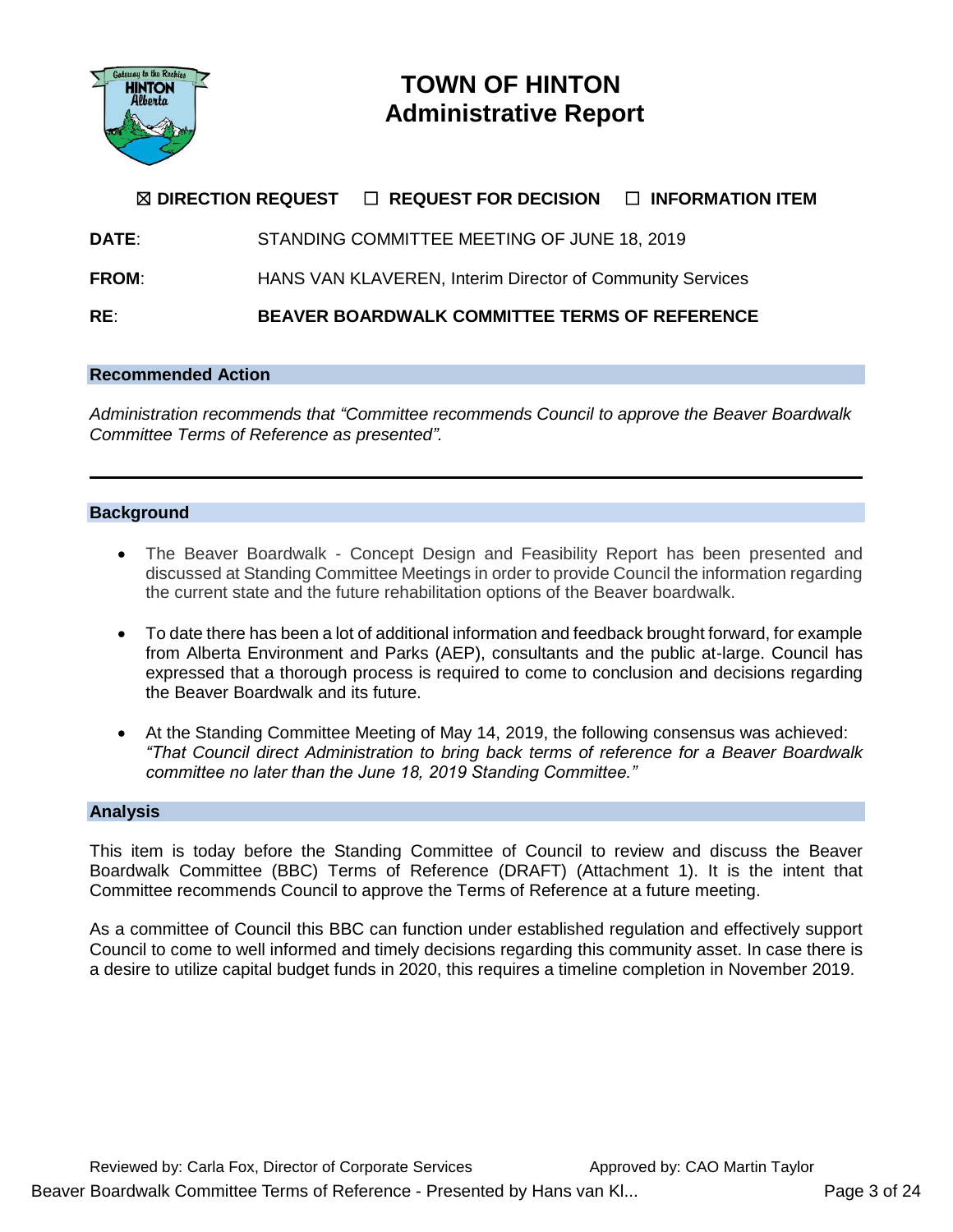#### **Implications of Decision**

| <b>Financial Implications</b>             |                                                                                                                       |  |  |  |  |  |  |
|-------------------------------------------|-----------------------------------------------------------------------------------------------------------------------|--|--|--|--|--|--|
| <b>Items</b>                              | <b>Comments</b>                                                                                                       |  |  |  |  |  |  |
| <b>Operating Cost/Implications</b>        | Town administration members will need to allocate time<br>in their schedule to allow for attendance and participation |  |  |  |  |  |  |
| <b>Capital Cost</b>                       | <b>NA</b>                                                                                                             |  |  |  |  |  |  |
| <b>Budget Available</b>                   | Yes                                                                                                                   |  |  |  |  |  |  |
| Source of Funds                           |                                                                                                                       |  |  |  |  |  |  |
| Depending on hours for Council<br>$\circ$ | Council remuneration budget<br>$\circ$                                                                                |  |  |  |  |  |  |
| \$3,000.00<br>$\bigcirc$                  | 2019 Carry forward of the unspent 2018 One<br>$\circ$                                                                 |  |  |  |  |  |  |
|                                           | Time Project funds for the BBW Concept Design                                                                         |  |  |  |  |  |  |
|                                           | & Feasibility Report                                                                                                  |  |  |  |  |  |  |
| <b>Unbudgeted Costs</b>                   | <b>NA</b>                                                                                                             |  |  |  |  |  |  |

#### **Public Engagement**

o Public Engagement Sessions have taken place and information is available and needs to be considered. Additional input from the affected public to support informed decisionmaking as per the Public Participation Policy can be gathered if required.

#### **Communications**

- $\circ$  The composition of the BBC will be communicated to the public through the media outlets of the Town of Hinton communications department.
- o Stakeholders and the public at-large are being invited to connect with the BBC members as per indicated contact information.

#### **Risk / Liability**

- $\circ$  Council needs to be able to take well informed decisions related to this high profile and potential high budgetary project that affects the overall community.
- o The state of the Beaver Boardwalk is posing an increasing liability risk, and the level of service is already under pressure due to the required closure of certain sections.

| <b>Legislative Implications</b>                                   |                           |                                                                                              |  |  |  |  |  |  |
|-------------------------------------------------------------------|---------------------------|----------------------------------------------------------------------------------------------|--|--|--|--|--|--|
| <b>Conforms with:</b>                                             | Yes/No/<br><b>Partial</b> | <b>Comments</b>                                                                              |  |  |  |  |  |  |
| <b>Council's Strategic Plan</b>                                   | N <sub>o</sub>            |                                                                                              |  |  |  |  |  |  |
| <b>Community Sustainability</b><br><b>Plan</b>                    | <b>No</b>                 |                                                                                              |  |  |  |  |  |  |
| <b>Municipal</b><br><b>Policies</b><br><b>or</b><br><b>Bylaws</b> | <b>Yes</b>                | Council Committees Bylaw #1070-4                                                             |  |  |  |  |  |  |
| <b>Provincial Laws or MGA</b>                                     | <b>No</b>                 |                                                                                              |  |  |  |  |  |  |
| <b>Other plans or policies</b>                                    | <b>Yes</b>                | Council Code of Conduct Bylaw #1124 (applies to members<br>of Council-appointed Committees). |  |  |  |  |  |  |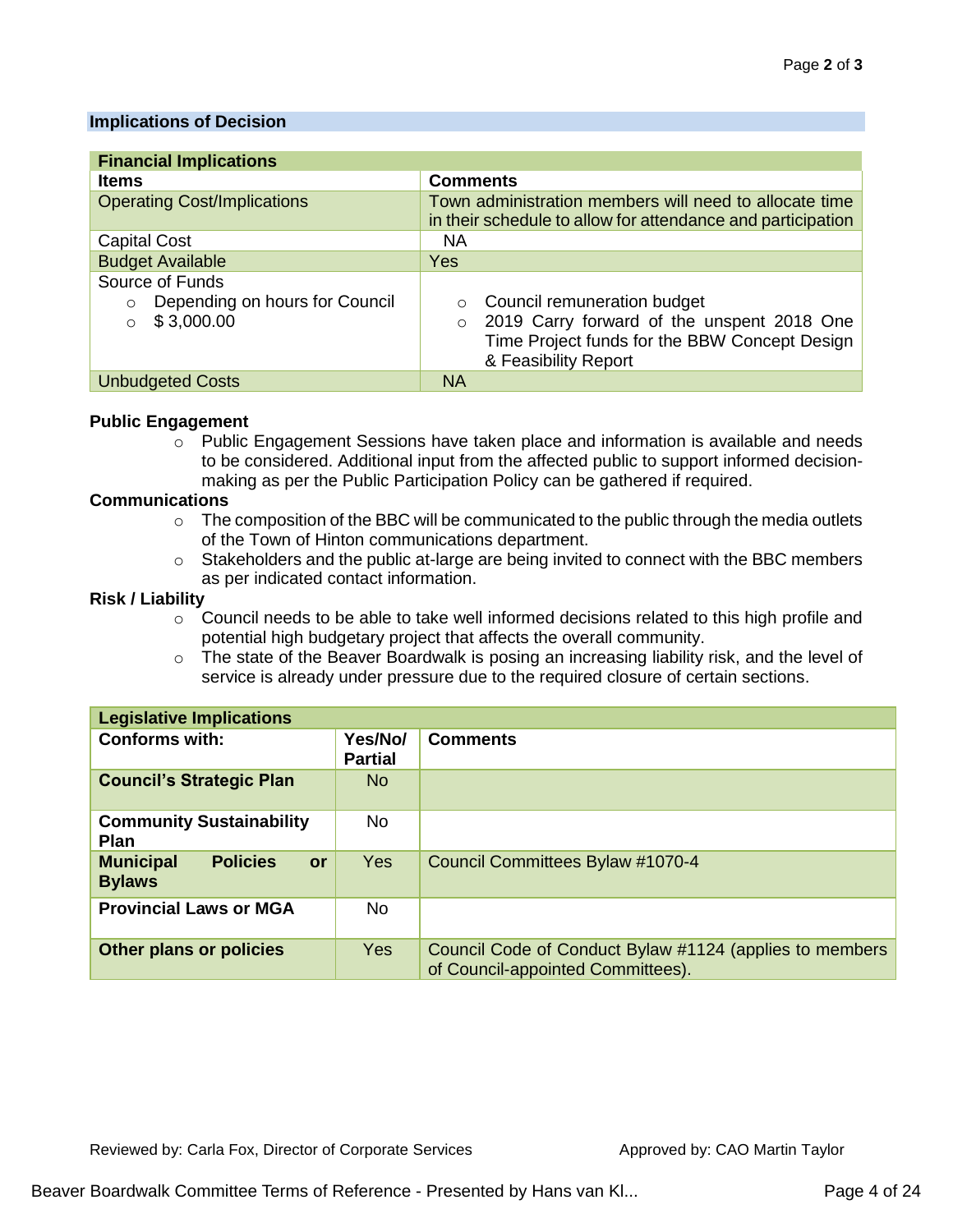#### **Options / Alternatives**

The BBC Terms of Reference are presented at the Standing Committee Meeting for review. The document describes the parameters to effectively operate and deliver required outcomes. Council has the opportunity to discuss and amend the document as it deems applicable to ensure the final Terms of Reference represent the expectations from Council.

The options are:

- 1. That Committee recommends Council to approve the Beaver Boardwalk Committee Terms of Reference as presented.
- 2. That Committee recommends Council to approve the Beaver Boardwalk Committee Terms of Reference as amended.
- 3. That Committee refers the Beaver Boardwalk Committee Terms of Reference back to a Standing Committee Meeting for further review and discussion.

#### **Attachment(s)**

1. Beaver Boardwalk Committee Terms of Reference (DRAFT)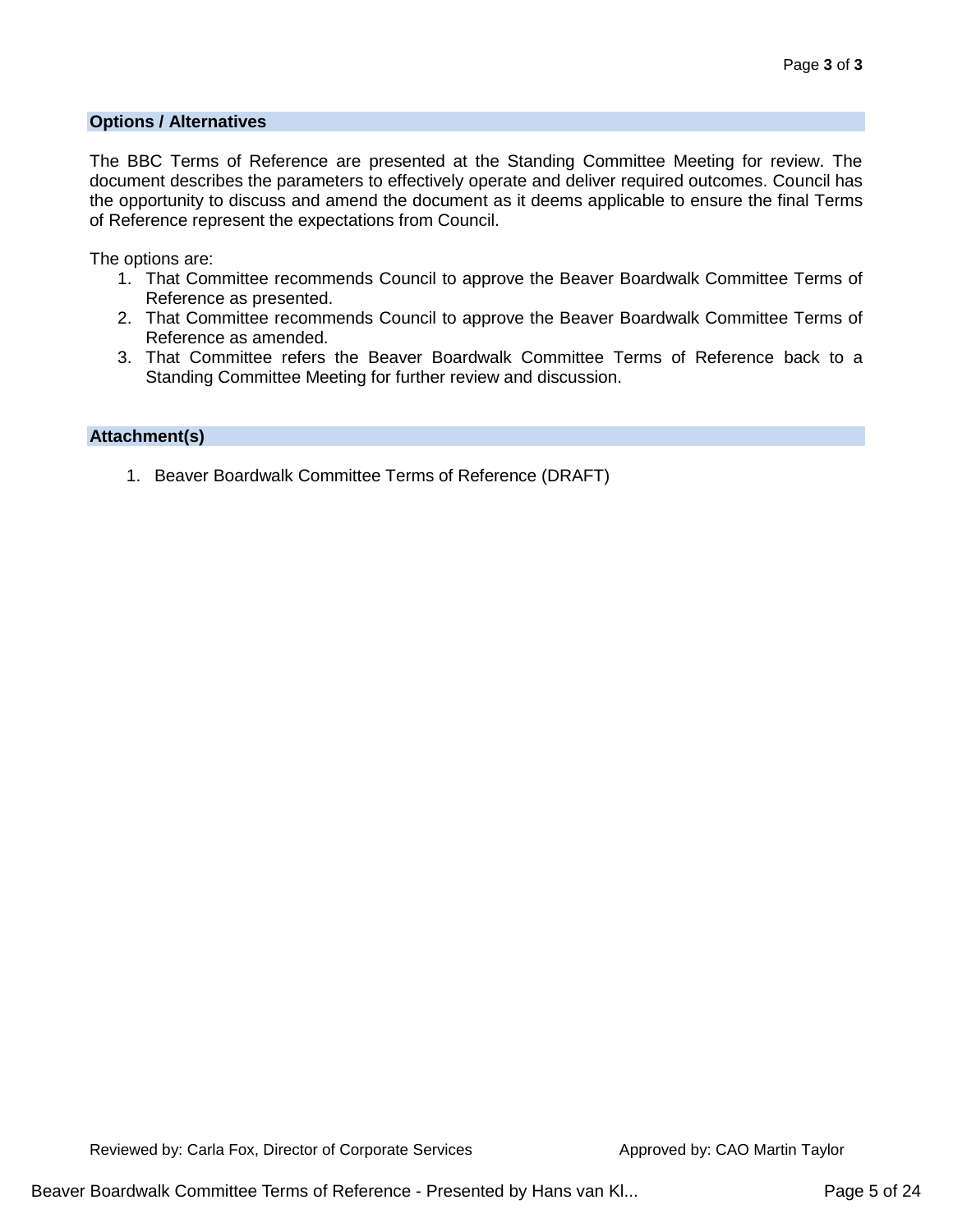

# **BEAVER BOARDWALK COMMITTEE TERMS OF REFERENCE JUNE 18, 2019**

#### **1.0 PURPOSE**

**1.1** The Beaver Boardwalk Committee's (BBC) purpose is to gather, study and discuss all relevant information regarding the Beaver Boardwalk condition and rehabilitation project in order to provide Council recommendations.

#### **2.0 OBJECTIVE**

**2.1** To facilitate the process of Council making informed decisions regarding the Beaver Boardwalk's future by presenting reports that include recommendations for Council's consideration.

#### **3.0 DELIVERABLES**

- **3.1** The BBC is expected to:
	- 3.1.1 Formulate a vision regarding the Beaver Boardwalk (BBW) for adoption by Council;
	- 3.1.2 Utilize, and if required seek additional, Stakeholder's and matter experts' input;
	- 3.1.3 Formulate recommendations for approval by Council regarding:
		- A. Service level related tot the BBW;
		- B. Maintenance of the current BBW;
		- C. Rehabilitation;
		- D. Financial and budgetary impact; and
		- E. Others as being deemed applicable by the BBC or Council.
	- 3.1.4 Present to Standing Committee of Council at least two (2) times in 2019
- **3.2** The BBC may conduct Public Engagement Sessions permitting budget allocations.
- **3.3** Council may request that the BBC prepares additional reports as required (see 8.1).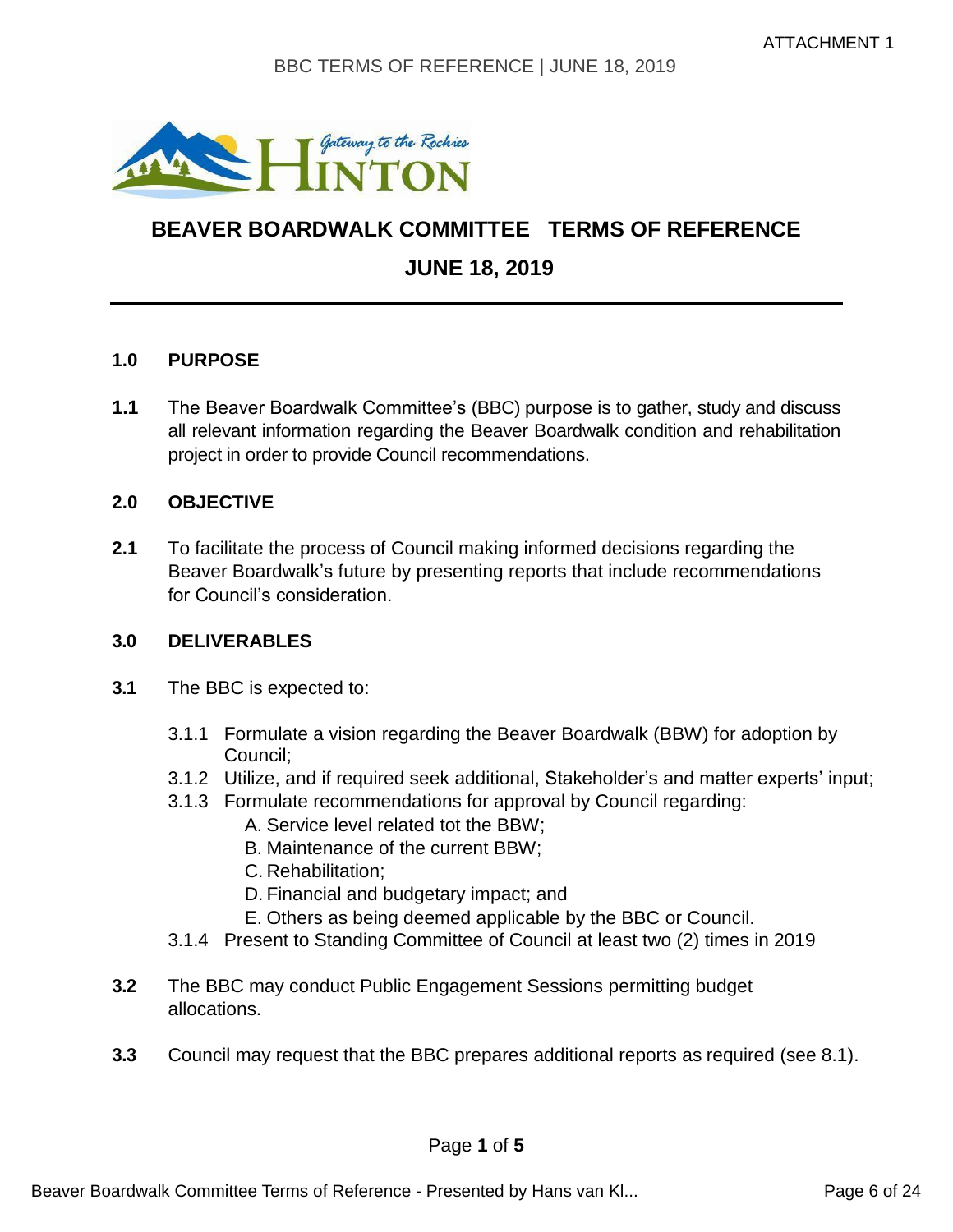#### **4.0 COMPOSITION**

- **4.1** The BBC is to be comprised of up to six (6) members, including:
	- 4.1.1 Three (3) appointed Town of Hinton Council representatives; and
	- 4.1.2 Three (3) Town of Hinton Administration representatives.
- **4.2** Members must be appointed by Council, as per the Council Committees Bylaw #1070-4.

#### **5.0 MEMBERSHIP DUTIES**

- **5.1** Members must engage with Stakeholders of the community at-large as a BBC representative.
- **5.2** Members will be responsible for:
	- 5.2.1 Obtaining, considering and presenting Stakeholders' input where applicable;
	- 5.2.2 Incorporating all legislative laws, codes and other applicable best practices in the reports and recommendations;
	- 5.2.3 Attending all scheduled meetings or in case of absence notifying the BBC.

#### **6.0 MEETINGS**

- **6.1** The BBC is expected to hold monthly meetings.
- **6.2** Meetings are expected to not exceed 2 hours in length.

#### **7.0 CONDUCT**

**7.1** The BBC Members must follow the Council Code of Conduct Bylaw #1124 (as amended from time to time).

#### **8.0 REPORTING**

- **8.1** The BBC is expected to report at least twice to the Standing Committee of Council as follows:
	- 8.1.1 Once in September to present a recommended vision and progress report; and
	- 8.1.2 Once in November to present a final report with recommendations for approval.
- **8.2** The BBC may present additional reports to Council as they deem necessary.

#### Page **2** of **5**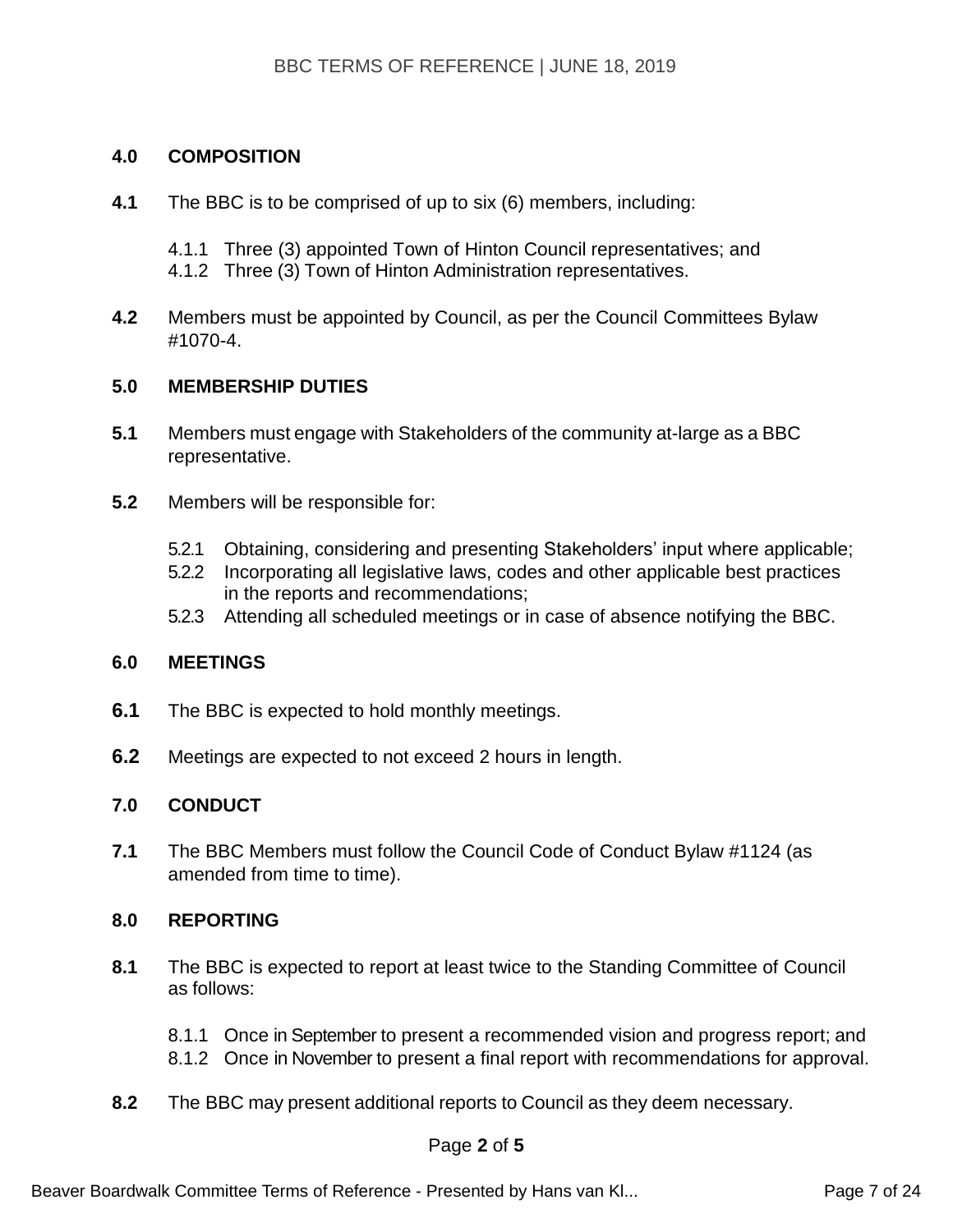#### **9.0 RESOURCES**

- **9.1** Council members will receive remuneration as per set policy.
- **9.2** All expenses, except mentioned in 9.1, up to a maximum of \$3,000.00 will be paid out of the 2019 carry forward funds from the Beaver Boardwalk Concept Design and Feasibility Report.

#### **10.0 DEFINITIONS**

- **10.1 Public Engagement Session**: events such as coffee sessions or polls designed to obtain input and/or feedback from Stakeholders.
- **10.2 Stakeholders**: residents, businesses, and organizations that are affected by the decisions of Hinton's Town Council.

#### **11.0 REFERENCES**

- **11.1** Council Committees Bylaw #1070-4.
- **11.2** Council Code of Conduct Bylaw #1124
- **11.3** Beaver Boardwalk Concept Design and Feasibility Report (2018)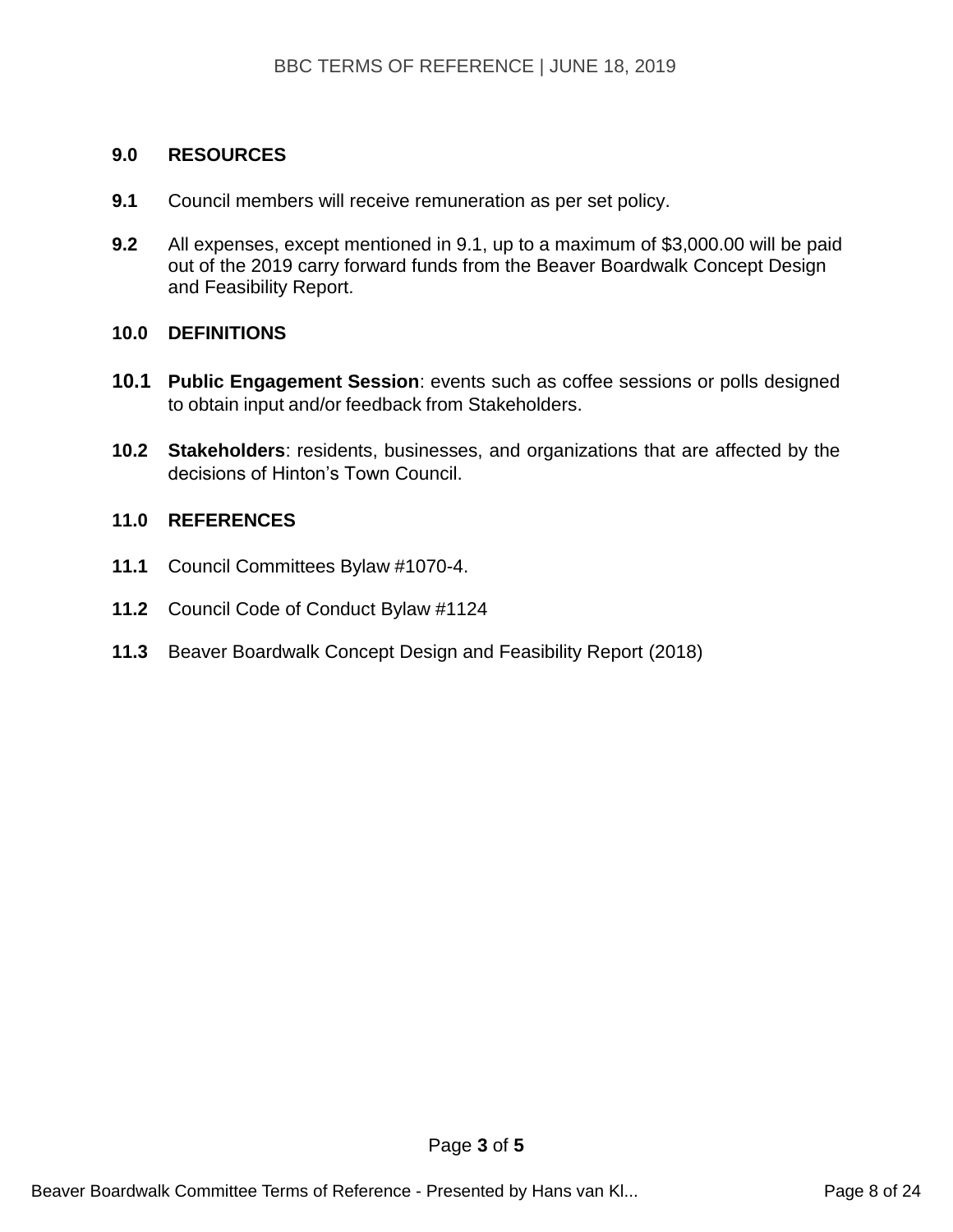## **APPENDIX A 2019 TIMELINE**

#### **June**

- **BBC Terms of Reference**
- First Meeting

#### July

• Monthly Meeting

#### **August**

• Monthly Meeting

### **September**

- Monthly Meeting
- **First Reporting to Standing Committee of Council**

#### **October**

• Monthly Meeting

#### **November**

• **Second Reporting to Standing Committee of Council** (in support of preparation of the 2020 Budget)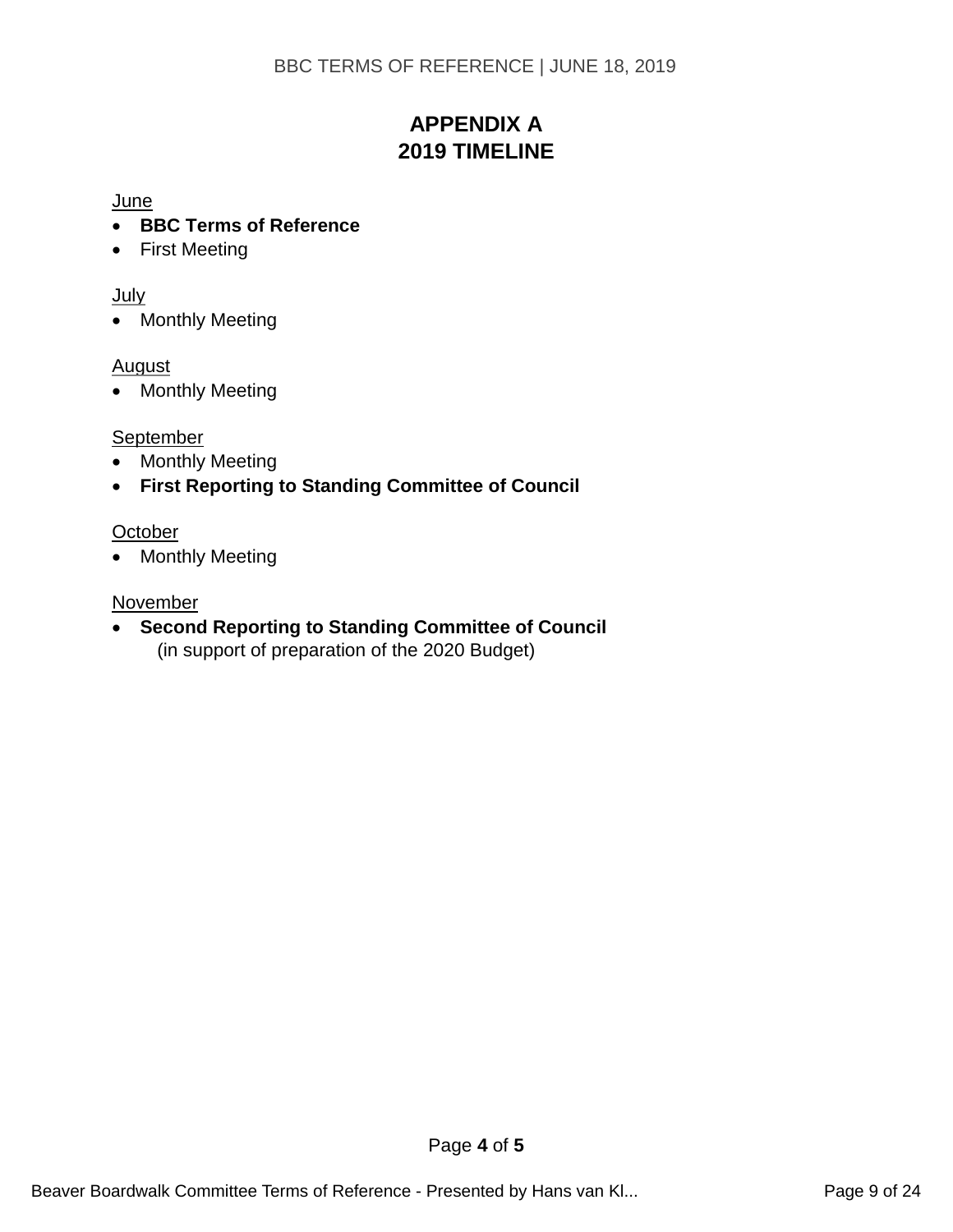

## **TOWN OF HINTON Administrative Report**

#### ☒ **DIRECTION REQUEST** ☐ **REQUEST FOR DECISION** ☐ **INFORMATION ITEM**

**DATE**: MEETING OF Date of Meeting, 2019

**FROM:** Emily Olsen, Communications and Strategic Advisor

**RE**: **Community Sustainability Plan Update Task Force**

#### **Recommended Action**

#### *Administration recommends that*

- Committee recommends Council direct Administration to prepare a report on an alternate approach to a CSP review.
- Committee recommends Council direct Administration to bring a report to Regular Council regarding the Energy Futures Roadshow / FCM funded support work on PCP Milestone 1 and 2.

#### **Background**

- The Community Sustainability Plan: Hinton 2040 (CSP) is a long-term planning document that identifies strategies and actions to move Hinton toward an established vision.
- The CSP has been used as a municipal planning document that guides Council and administrative decision-making with established community goals and objectives.
- The plan balances the five essential dimensions of sustainability: environment, economy, social, culture and governance.
- The CSP was researched and prepared by the Citizens' Advisory Group (CAG) and was adopted by Council in 2011, with support provided by Administration.
- CAG identified in the introduction section of the CSP that their "greatest hope is it becomes a living document that grows with our community."

#### **Analysis**

The CSP has been utilized since its adoption by Council in 2011, without a material review or revision taking place during this time. Because the CSP has been a community-developed document, engagement of the citizens of Hinton is necessary to ensure the spirit of the document is honoured.

The CSP Update Task Force will be responsible for:

- An initial review of all sections of the CSP, with attention to Appendix C: Vision, and Appendix B: Strategies and Actions;
- A project plan that identifies and prioritizes areas in need of revision or update;
	- o Budgets or resources associated with completing the update
	- o Recommendations for revisions and updates
	- o Recommendations for implementation of the revised plan
- Identifying opportunities or activities that engage the public on any recommended changes;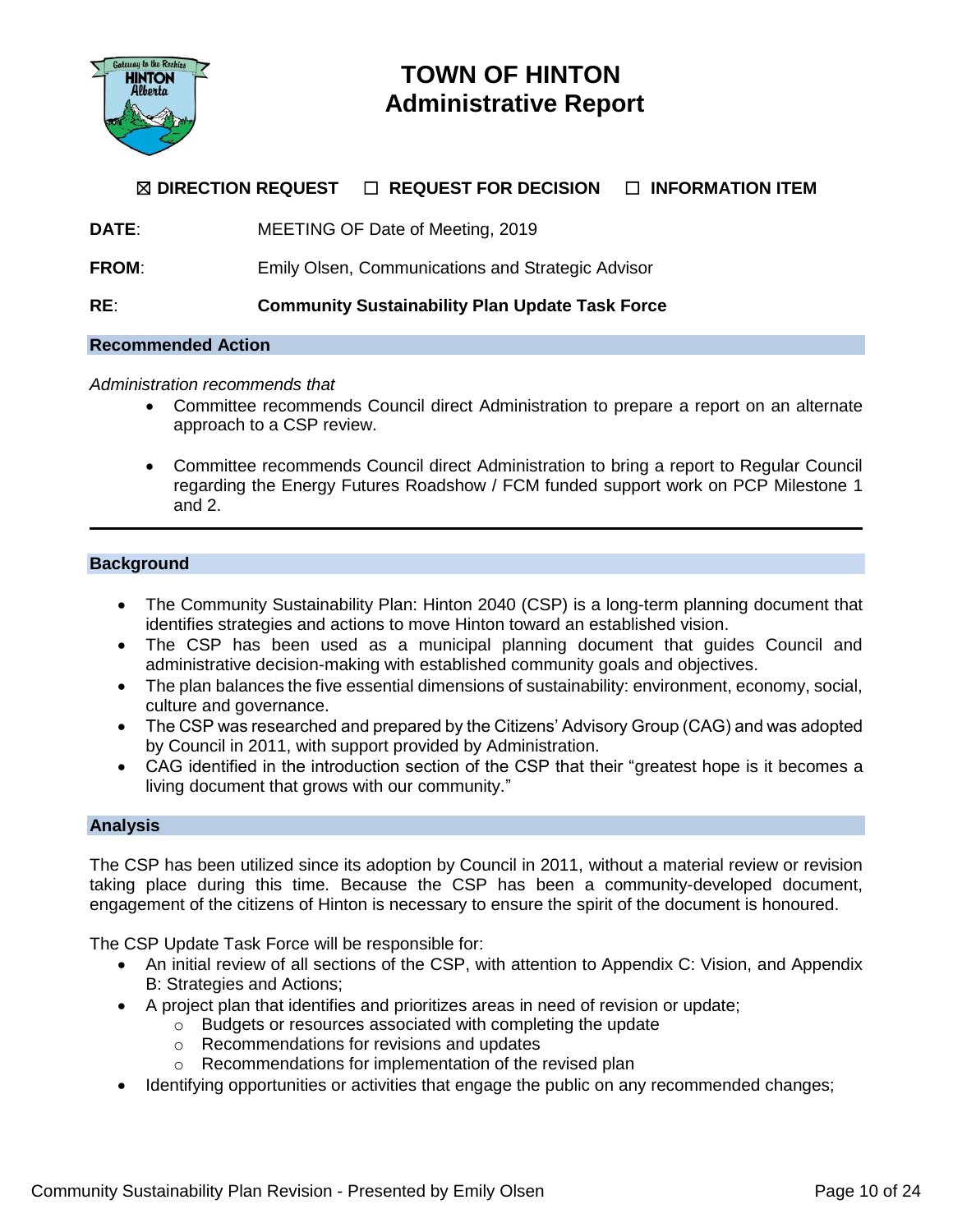- Presenting a report to Council detailing their recommended changes before implementing them. This is a suggested deliverable to provide for information sharing and communication to the community and Council. As the CSP is historically a community-led document, Council may decide the recommendation may be presented to Council for information only;
- Completing the recommended updates and revisions to the CSP document, with support from administration; and
- Presenting the revised CSP to Council for adoption.

The anticipated timeline for work on the CSP revisions will depend on some decision points made by Council through discussion at this Standing Committee Meeting. A review and update to Appendix B: Strategies and Actions, may be more manageable than research and creation of new Strategies and Actions that involve implementing partners and additional resources to complete. As well, including an updated report on CSP Outcomes and Measures may also prolong the timeframe and require an additional project budget.

In discussion with the Energy Futures Roadshow administrators, Administration has confirmed the availability of \$25,000 from the Federation of Canadian Municipalities (FCM) to help advance Partners for Climate Protection (PCP) Milestones. Hinton is currently at PCP Milestone 1 and 2 after having passed the PCP resolution in May. Those milestones are to conduct a carbon inventory and create emissions reductions targets (in an effort to eventually be approved by Council). These items are also included in the Outcomes and Measures portion of the CSP.

The CSP update will require commitment from task force members of no less than six months up to one year or more. Task force members would commit to one meeting per month of two hours in length, and to reviewing areas of the report on their own time to focus conversation during meetings to items requiring revisions.

The CSP Update Task Force must also review implementation of action items, which may require additional direction and decision from Council, as over time the functions of the monitoring committee (CEAC) and the implementing partners have undergone changes that may need to be properly reflected in the plan. The CSP Update Task Force through the terms of reference will provide those recommendations to Council for direction.

|  |  | <b>Implications of Decision</b> |  |
|--|--|---------------------------------|--|
|  |  |                                 |  |

| <b>Financial Implications</b>                                                                       |                                                                                                                                               |  |  |  |  |
|-----------------------------------------------------------------------------------------------------|-----------------------------------------------------------------------------------------------------------------------------------------------|--|--|--|--|
| <b>Items</b>                                                                                        | <b>Comments</b>                                                                                                                               |  |  |  |  |
| <b>Operating Cost/Implications</b>                                                                  | A small operating budget may be required for the working<br>group to facilitate community engagement, meeting<br>costs and other incidentals. |  |  |  |  |
| <b>Capital Cost</b>                                                                                 | n/a                                                                                                                                           |  |  |  |  |
| <b>Budget Available</b>                                                                             |                                                                                                                                               |  |  |  |  |
| Source of Funds<br><b>Budgeted Amount</b><br>$\circ$<br>Grants (successful/unsuccessful)<br>$\circ$ | TBD                                                                                                                                           |  |  |  |  |
| <b>Unbudgeted Costs</b><br>Options for where to acquire the<br>$\circ$<br>necessary funds           | The budget for the CSP Update Task Force actions in<br>support of the update may exceed the operating budget                                  |  |  |  |  |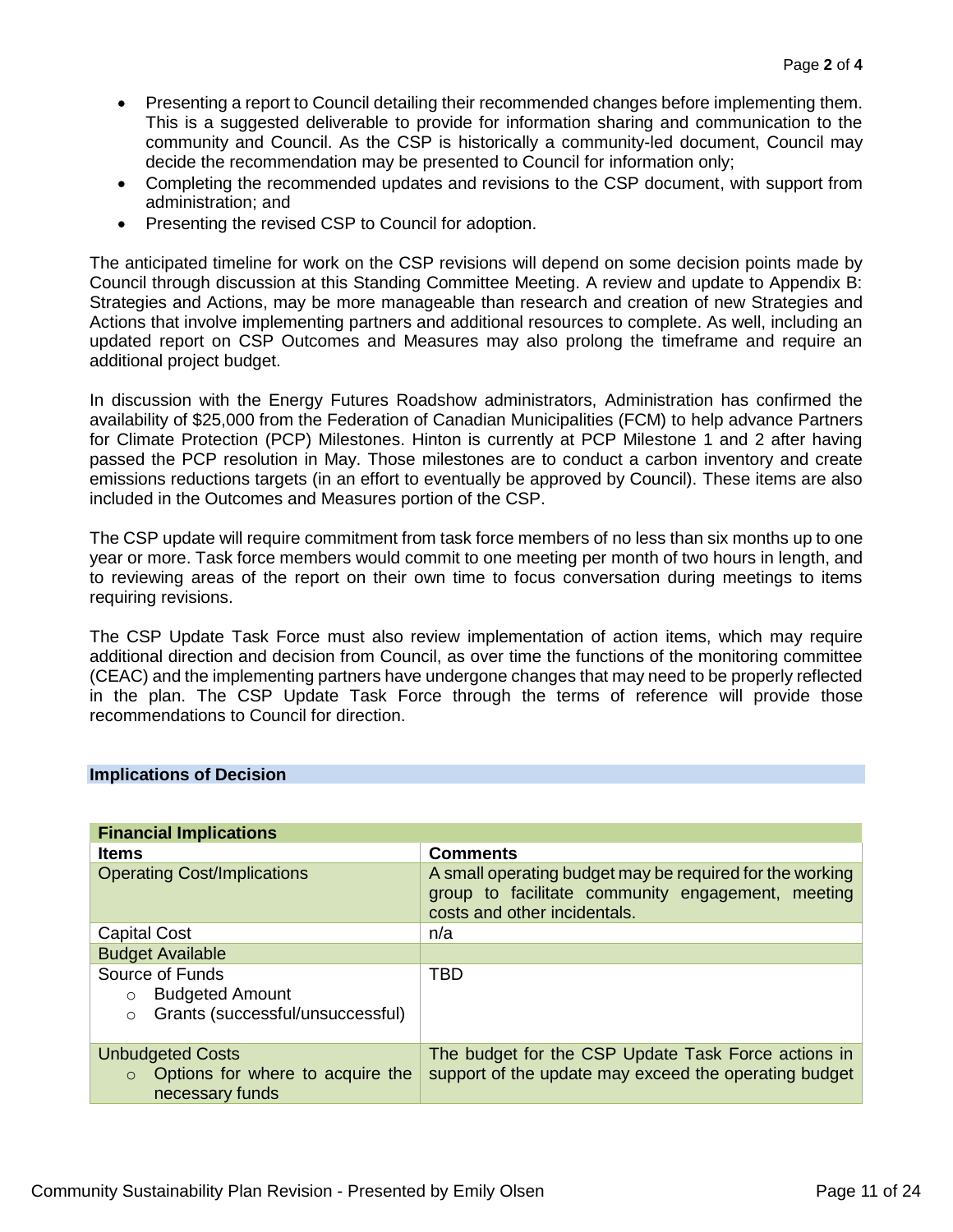| at times. These requests for additional funds, if needed, |
|-----------------------------------------------------------|
| will be brought to Council.                               |

#### **Level of Service Implications**

- o Actions identified in the CSP, whether current or updated, may require additional resources to complete over time.
- $\circ$  Administrative time will be required to support the CSP Update Task Force.

#### **Public Engagement**

 $\circ$  The use of a task force as appointed by Council is identified in the Public Participation Policy #1209 under the Town of Hinton Engagement Spectrum approach, 7.1.3 *Collaborate*. The task force may further engage the community if required under the *Consult*, or *Involve* approaches.

#### **Communications**

- o The CSP Update Task Force application process will be shared through our public communications channels, including newspaper, website and social media.
- $\circ$  A full communications plan will be developed in consultation with the task force to share information on the intent and scope for the CSP review and to identify any public opportunities to participate.

| <b>Legislative Implications</b>                            |                           |                                                                                                                                                                                                                                                                                                                                                                                                                                                            |  |  |  |  |  |
|------------------------------------------------------------|---------------------------|------------------------------------------------------------------------------------------------------------------------------------------------------------------------------------------------------------------------------------------------------------------------------------------------------------------------------------------------------------------------------------------------------------------------------------------------------------|--|--|--|--|--|
| <b>Conforms with:</b>                                      | Yes/No/<br><b>Partial</b> | <b>Comments</b>                                                                                                                                                                                                                                                                                                                                                                                                                                            |  |  |  |  |  |
| <b>Council's Strategic Plan</b>                            | <b>Yes</b>                | The CSP Pillars are included in Council's Strategic Plan.                                                                                                                                                                                                                                                                                                                                                                                                  |  |  |  |  |  |
| <b>Community Sustainability</b><br><b>Plan</b>             | <b>Yes</b>                | The CSP was identified as a living document in the<br>introductory section.                                                                                                                                                                                                                                                                                                                                                                                |  |  |  |  |  |
| <b>Policies</b><br><b>Municipal</b><br>or<br><b>Bylaws</b> | <b>Yes</b>                | As per the Council Committees Bylaw #1070-4 under<br>Definitions, 15.9 Task Committee, this task force "will be a<br>term-specific committee to carry out a specific task by<br>gathering information, implementing engagement, or carrying<br>out actions as may be required to assist in the review."<br>Striking this task force will be established at a Regular Council<br>Meeting through bylaw as per item 14.2 of the Council<br>Committees Bylaw. |  |  |  |  |  |
| <b>Provincial Laws or MGA</b>                              | <b>No</b>                 |                                                                                                                                                                                                                                                                                                                                                                                                                                                            |  |  |  |  |  |
| Other plans or policies                                    | <b>Yes</b>                | The CSP Update can include support and data collection to<br>honour Council's commitment to the FCM Partners for<br>Climate Change Program.                                                                                                                                                                                                                                                                                                                |  |  |  |  |  |

#### **Options / Alternatives**

Administration prepared this report based on Council's direction to create a terms of reference for a CSP Update Task Force, assuming that the revision was to the CSP document as is, in a format that is similar to what exists. The Task Force will review and revise the CSP with support from administration but may develop or encounter items within the CSP that may require additional time, support, or funds to complete.

Peter Vana, Interim Planning and Development Director has experience working with municipalities on Integrated Community Sustainability Plans, and can provide a verbal update to Council at the June 18, 2019 Standing Committee Meeting to detail the evolution of community sustainability plans, and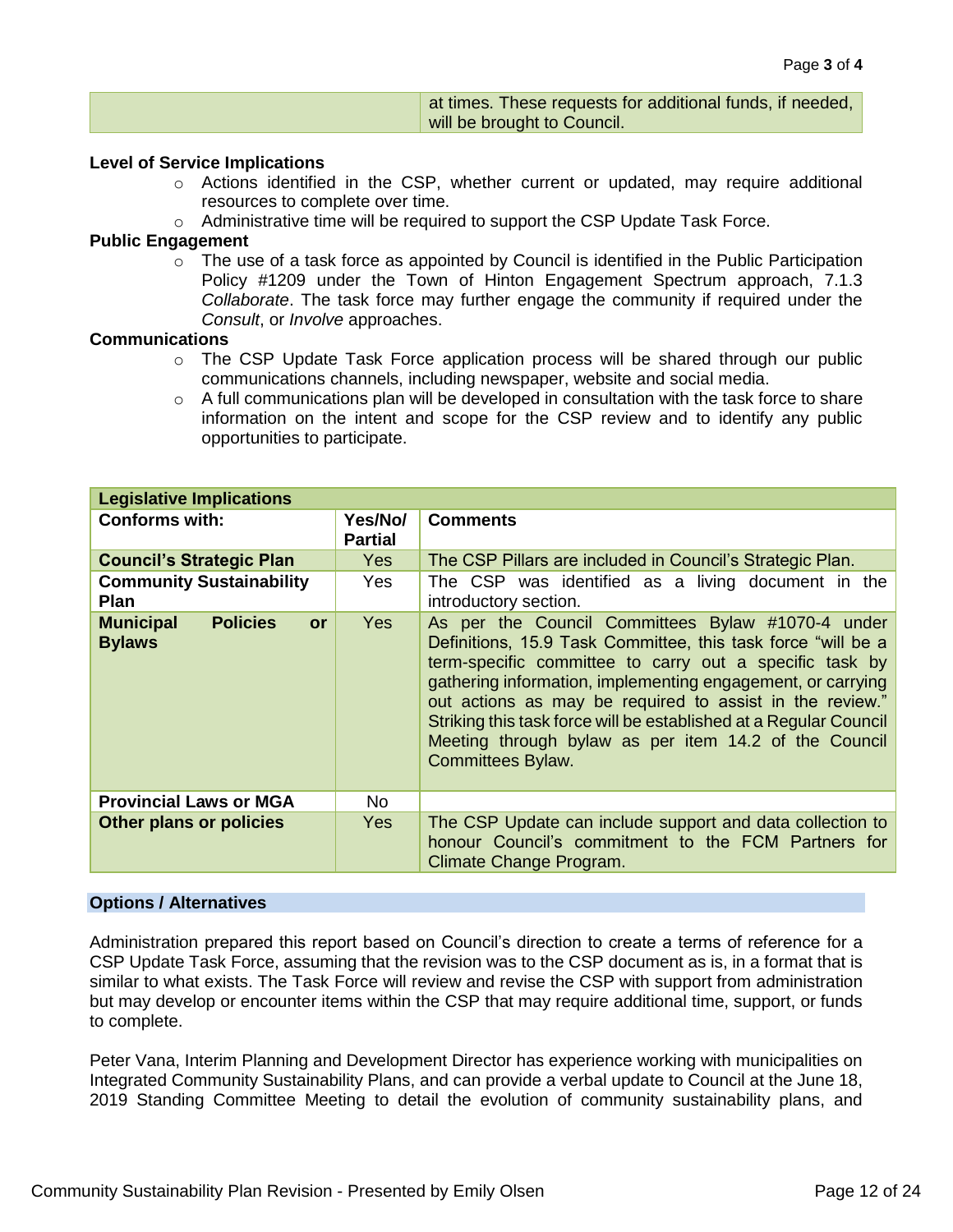municipal best practices. After considering Vana's information, Council may direct Administration to bring forward a report with a revised CSP Update plan.

Council may direct Administration to proceed with the Energy Futures Roadshow Administrators to support work on PCP Milestone 1 and 2, conducting a carbon inventory and creating emissions reductions targets, while the CSP Update scope is finalized, prior to adopting the CSP Update Terms of Reference. This direction may be provided at a future Regular Council Meeting.

- 1. Committee recommends Council direct Administration to bring the CSP Update Terms of Reference to the June 25, 2019 Regular Council Meeting for decision.
- 2. Committee recommends Council direct Administration to bring the CSP Update Terms of Reference as amended by Council to a future Regular Council Meeting.
- 3. Committee recommends Council refer the CSP Update Terms of Reference back to a Standing Committee Meeting for further review and discussion.
- 4. Committee recommends Council direct Administration to prepare a report on an alternate approach to a CSP review.
- 5. Committee recommends Council direct Administration to bring a report to Regular Council regarding the Energy Futures Roadshow/FCM funded support work on PCP Milestone 1 and 2.

#### **Attachment(s)**

1. 2019 06 18 CSP Update Task Force Terms of Reference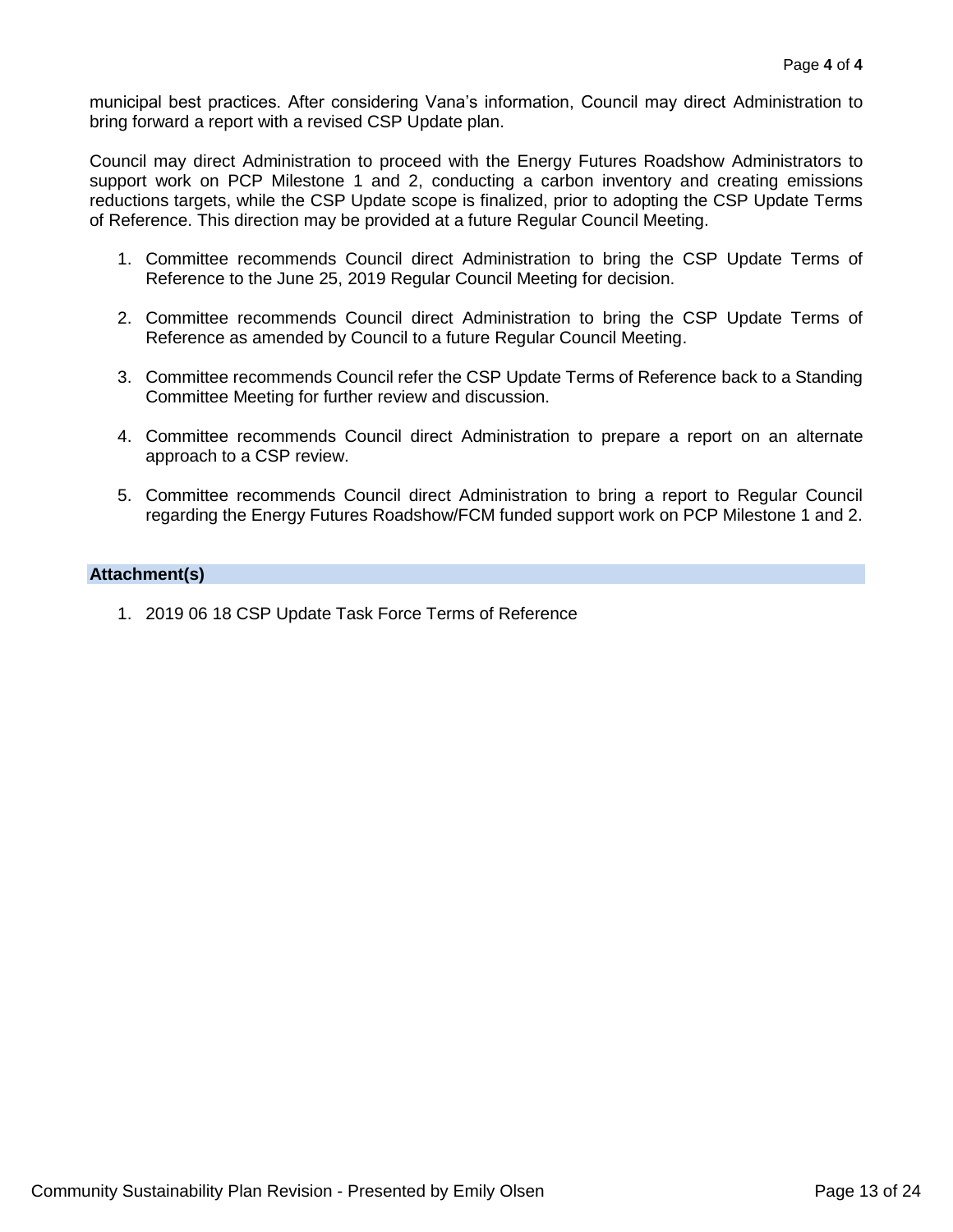

## **Community Sustainability Plan: Hinton 2040 Update Task Force TERMS OF REFERENCE**

## **JUNE 18, 2019**

### **1.0 PURPOSE**

**1.1** The purpose of the Community Sustainability Plan (CSP) Update Task Force is to consider, research and revise the CSP to reflect Hinton's values, and vision for the future or our community.

#### **2.0 OBJECTIVE**

**2.1** To review the CSP, research and create recommendations for updates to the document, creating a revised long-term planning document that includes updated, achievable actions in support of the community's vision for the future.

### **3.0 DELIVERABLES**

- **3.1** The CSP Update Task Force is expected to:
	- 3.1.1 Review and discuss the CSP and identify areas requiring revisions or updates through a detailed project plan, with attention to Appendix B: Strategies and Actions and Appendix C: Vision;
	- 3.1.2 Create a project plan that identifies and prioritizes
		- A. Areas in need of revision or update
		- B. Budgets or resources associated with completing the update
		- C. Recommendations for revisions and updates
		- D. Recommendations for implementation of the revised plan
	- 3.1.3 Engage the community wherever necessary to inform the recommended revisions;
	- 3.1.4 Formulate and present a set of recommendations to Council on areas in need of further research, revision or rewriting;
	- 3.1.5 Support Administration in completing the recommended updates approved by Council; and
	- 3.1.6 Review the revised CSP and bring the completed document to Council for adoption.

Page **1** of **5**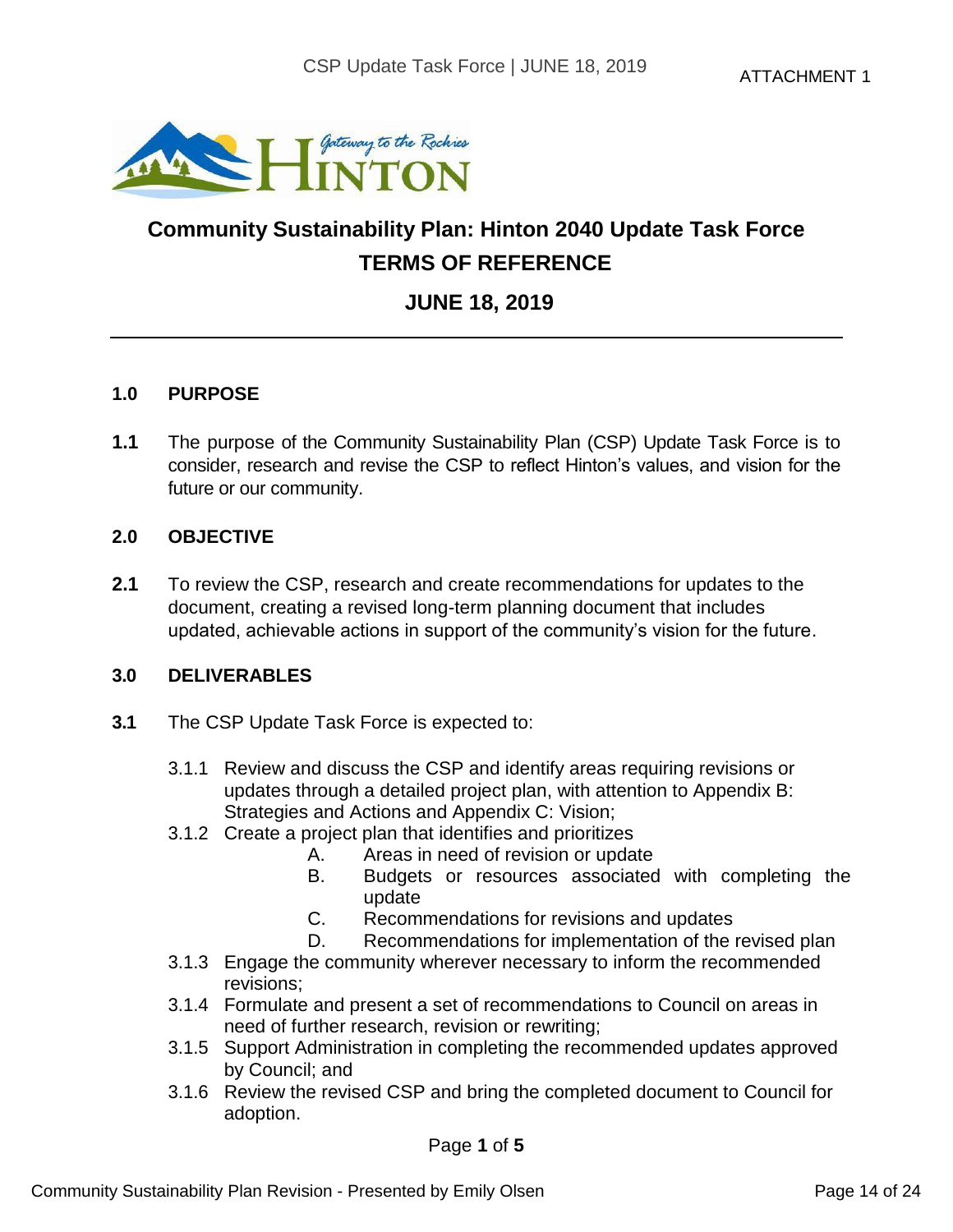**3.2** Council may request that the CSP Update Task Force prepares additional reports as required (see 8.1).

### **4.0 COMPOSITION**

- **4.1** The CSP Update Task Force is to be comprised of
	- 4.1.1 up to ten (10) members with representation from the 5 CSP pillars, including:
		- a) Economic
		- b) Governance
		- c) Environment
		- d) Social
		- e) Culture
	- 4.1.2 One (1) appointed Town of Hinton Council representative, and one (1) alternate; and
	- 4.1.3 Two (2) Town of Hinton Administration representatives.
- **4.2** Members must be appointed by Council, as per the Council Committees Bylaw #1070-4.

#### **5.0 MEMBERSHIP DUTIES**

- **5.1** Members must engage with Stakeholders of the community at-large as a CSP Update Task Force representative.
- **5.2** Members will be responsible for:
	- 5.2.1 Reviewing, researching and revising areas within the CSP;
	- 5.2.2 Engaging the community where deemed necessary;
	- 5.2.3 Attending all scheduled meetings or in case of absence notifying the CSP Update Chair.

#### **6.0 MEETINGS**

- **6.1** The CSP Update Task Force is expected to hold monthly meetings.
- **6.2** Meetings are expected to not exceed 2 hours in length.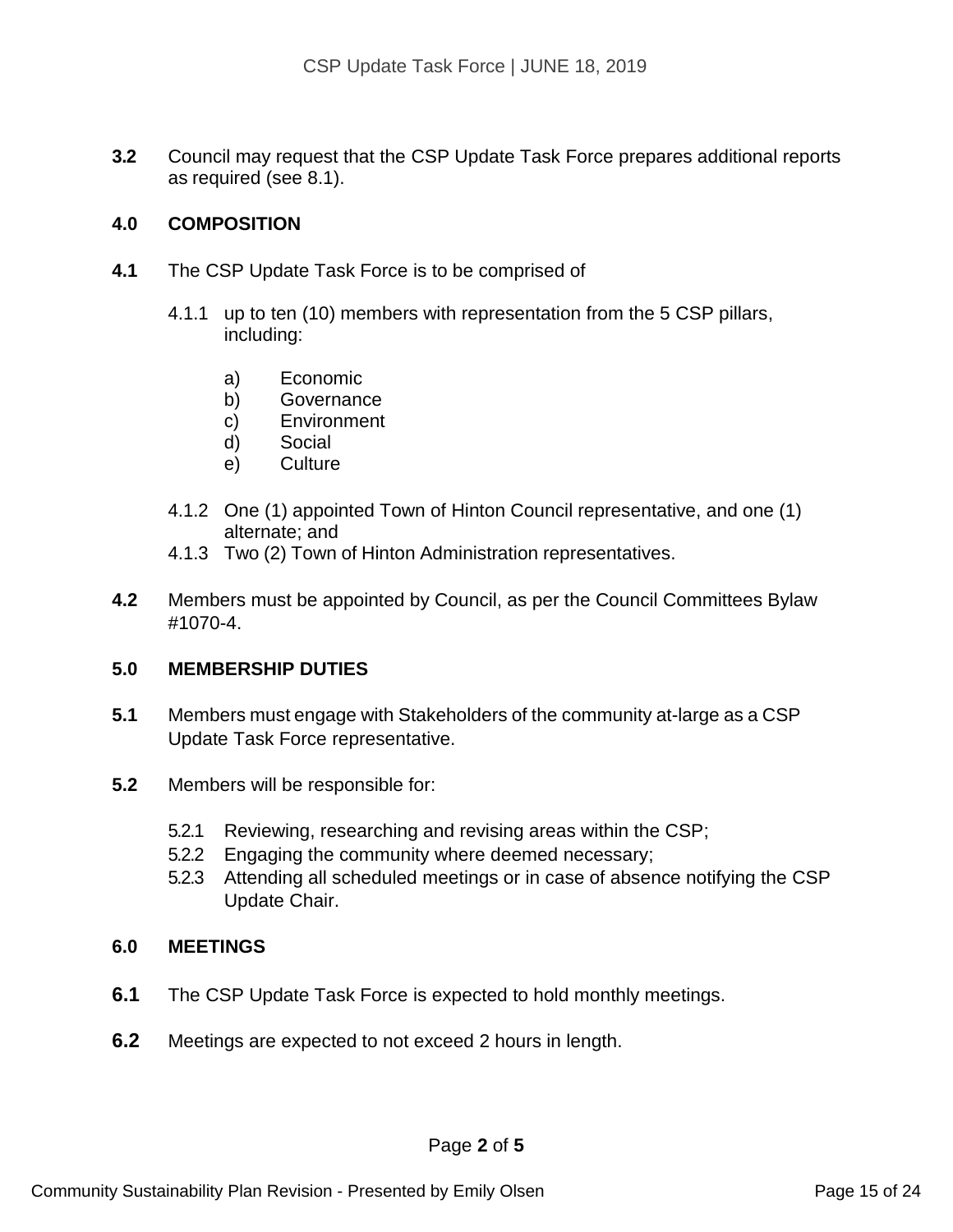### **7.0 CONDUCT**

**7.1** The CSP Update Task Force Members must follow the Council Code of Conduct Bylaw #1124 (as amended from time to time).

### **8.0 REPORTING**

- **8.1** The CSP Update Task Force is expected to present at least twice to the Standing Committee of Council as follows:
	- 8.1.1 To present the recommendations for revisions to the CSP prior to beginning to implement them; and
	- 8.1.2 To present the completed revised CSP document.
- **8.2** The CSP Update Task Force may present additional reports to Council as they deem necessary to receive direction, or to request additional resources or funding.

### **9.0 RESOURCES**

- **9.1** Council members will receive remuneration as per set policy.
- **9.2** All task force operating expenses, except mentioned in 9.1, up to a maximum of \$2,500.00 will be taken from a TBD account.

#### **10.0 DEFINITIONS**

- **10.1 Public Engagement Session**: events such as coffee sessions or polls designed to obtain input and/or feedback from Stakeholders.
- **10.2 Stakeholders**: residents, businesses, and organizations that are affected by the decisions of Hinton's Town Council.

#### **11.0 REFERENCES**

- **11.1** Council Committees Bylaw #1070-4.
- **11.2** Council Code of Conduct Bylaw #1124
- **11.3** Community Sustainability Plan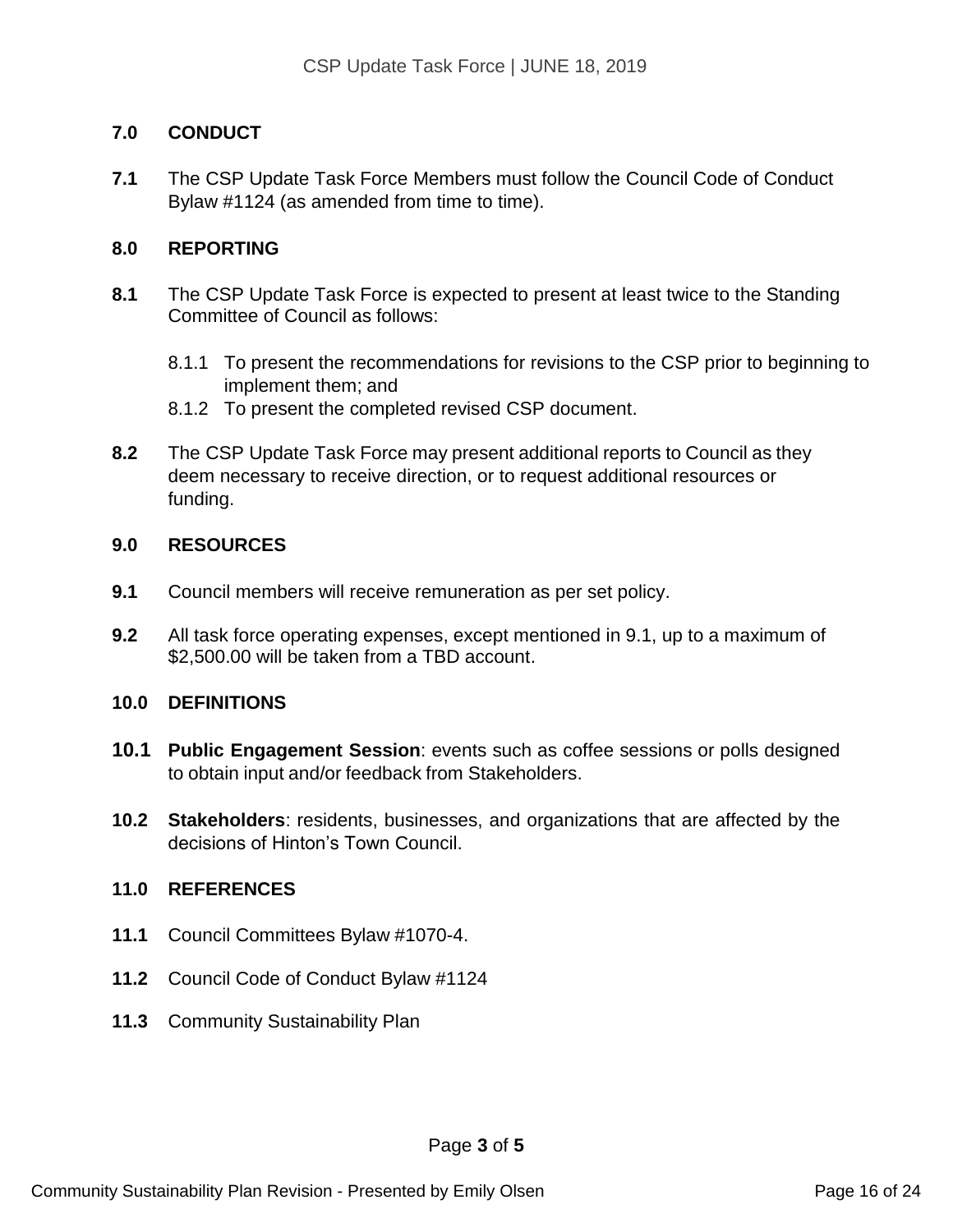|              | <b>20UNCIL ACTION PENDING</b><br>୍କ୍ଷ of June 14, 2019 |                       |                                                                                                                                                                                                                                                                                 |                      |                                   |                 |               |                                                                                                                                                                                                                                                                                                                                                                                                                                                                                                                                                                                                                                                                                                                                                                                                                                                                                                                                                                                                                                                           |  |  |
|--------------|--------------------------------------------------------|-----------------------|---------------------------------------------------------------------------------------------------------------------------------------------------------------------------------------------------------------------------------------------------------------------------------|----------------------|-----------------------------------|-----------------|---------------|-----------------------------------------------------------------------------------------------------------------------------------------------------------------------------------------------------------------------------------------------------------------------------------------------------------------------------------------------------------------------------------------------------------------------------------------------------------------------------------------------------------------------------------------------------------------------------------------------------------------------------------------------------------------------------------------------------------------------------------------------------------------------------------------------------------------------------------------------------------------------------------------------------------------------------------------------------------------------------------------------------------------------------------------------------------|--|--|
| ۹            | <b>Meeting</b><br><b>Date</b>                          | Item<br><b>Number</b> | <b>Action Required</b>                                                                                                                                                                                                                                                          | Staff Responsible    | <b>Multi Staff</b><br>Responsible | <b>Due Date</b> | <b>Status</b> | <b>Additional Comments</b>                                                                                                                                                                                                                                                                                                                                                                                                                                                                                                                                                                                                                                                                                                                                                                                                                                                                                                                                                                                                                                |  |  |
|              | ี May<br>酒rative Officer Status Report<br>「            |                       | MD - 1405 Bring Options #3 and #4 of Jace Rush<br>the Commercial Waste<br>Collection with Option #5<br>added which would be to<br>exit the commercial<br>garbage business<br>and provide a full cost<br>recovery model to the<br>September 12/17 Standing<br>Committee meeting. |                      | Dale Woloszyn 28 Feb 2019         |                 | In Progress   | Oct. 18 Update: Landfill authority is currently<br>working with a consultant on a 5 year<br>business plan. Due date has been changed<br>to Feb. 28/19 to accommodate. Costing is<br>being fine-tuned. Consultation with<br>businesses will be scheduled. Direction<br>Report is rescheduled from Sept 12<br>Standing to Sept 26 Regular to<br>accommodate consultation availability.<br>UPDATE: postponed until new Council with<br>the approval of Mayor Mackin. June 12/19:<br>This item will be reviewed once the new<br>Director is here.                                                                                                                                                                                                                                                                                                                                                                                                                                                                                                             |  |  |
| Pending List | 资 Apr<br>剪18                                           |                       | MD - 1539 Bring back the Hinton<br>Centre policy #100 to a<br><b>Standing Committee</b><br>meeting to discuss<br>possibly expanding the<br>program.                                                                                                                             | Hans van<br>Klaveren | <b>NONE</b>                       | 29 Mar 2019     | In Progress   | June 19, 2018 Update: W. Jones gave<br>direction that a policy is being developed for<br>open spaces to be addressed through the<br>Parks, Open Spaces and Trail Master Plan<br>to be brought back to a future date as per<br>discussions with Councillor Ostashek.<br>Administration understands that the initial<br>intent of this motion was to address public<br>use of green spaces. This will be addressed<br>through the development of the Parks Master<br>by Planning and Development. Policy #100<br>needs to be reviewed in conjunction with<br>Bylaw #1104, Planning and Development<br>Fees and Charges, and Policy #082,<br>Recreation and Parks User fees as well as<br>any other related documents. March 29,<br>2019: Will be captured within the Parks,<br>Trails, Open Spaces and Trail Master Plan<br>upon completion. POST Master Plan for<br>decision on agenda for May 7, 2019 - it<br>carried (5-2) on May 7, 2019 Admin will bring<br>a report to Council regarding Policy #100 and<br>related documents to a Standing Committee |  |  |
| Pag          |                                                        |                       |                                                                                                                                                                                                                                                                                 |                      |                                   |                 |               | Meeting for direction.                                                                                                                                                                                                                                                                                                                                                                                                                                                                                                                                                                                                                                                                                                                                                                                                                                                                                                                                                                                                                                    |  |  |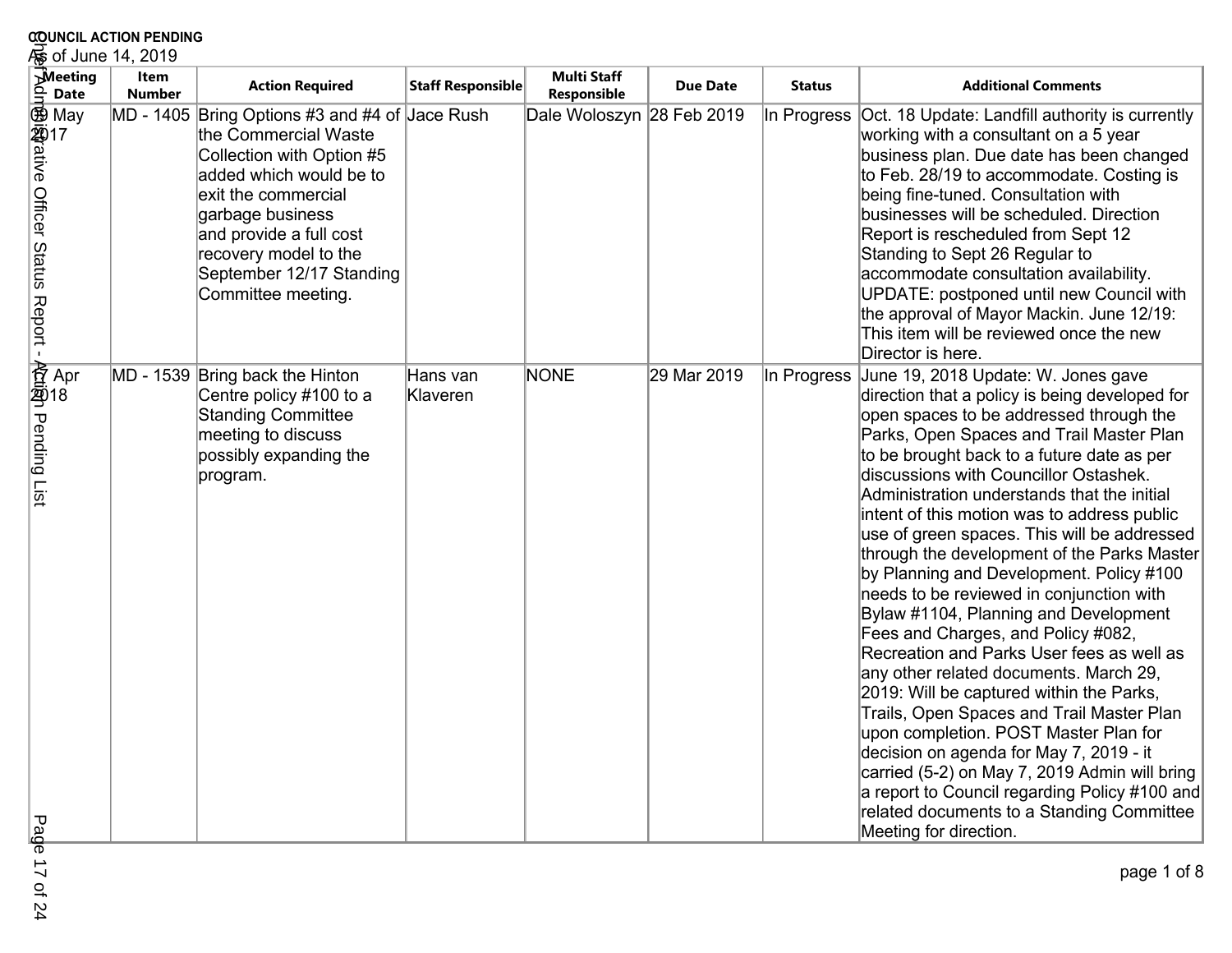| <b>COUNCIL ACTION PENDING</b><br>க் of June 14, 2019                     |                       |                                                                                                                                                                                                                                                                                                                                                                                  |                   |                                   |                 |               |                                                                                                                                                                                                                                                                                                                                                                                                                                                                                                                                                                                                                                                                                                                                                                                                                                                                                                                                                                                                                                                                                                                                                                                                                                         |  |
|--------------------------------------------------------------------------|-----------------------|----------------------------------------------------------------------------------------------------------------------------------------------------------------------------------------------------------------------------------------------------------------------------------------------------------------------------------------------------------------------------------|-------------------|-----------------------------------|-----------------|---------------|-----------------------------------------------------------------------------------------------------------------------------------------------------------------------------------------------------------------------------------------------------------------------------------------------------------------------------------------------------------------------------------------------------------------------------------------------------------------------------------------------------------------------------------------------------------------------------------------------------------------------------------------------------------------------------------------------------------------------------------------------------------------------------------------------------------------------------------------------------------------------------------------------------------------------------------------------------------------------------------------------------------------------------------------------------------------------------------------------------------------------------------------------------------------------------------------------------------------------------------------|--|
| <b>Meeting</b><br>خ<br>ع<br><b>Date</b>                                  | Item<br><b>Number</b> | <b>Action Required</b>                                                                                                                                                                                                                                                                                                                                                           | Staff Responsible | <b>Multi Staff</b><br>Responsible | <b>Due Date</b> | <b>Status</b> | <b>Additional Comments</b>                                                                                                                                                                                                                                                                                                                                                                                                                                                                                                                                                                                                                                                                                                                                                                                                                                                                                                                                                                                                                                                                                                                                                                                                              |  |
| <b>函</b> May<br>s<br>Seqative Officer \$<br><b>jist</b> ative Officer \$ | MD - 1551             | Develop a terms of<br>reference for a CSP<br>Update Task Force to be<br>presented at the 2018<br>Organizational meeting<br>with potential<br>implementation in 2019.                                                                                                                                                                                                             | Martin Taylor     | Emily Olsen                       | 27 Jul 2018     | In Progress   | Preparation has begun with preliminary<br>research on a Terms of Reference.<br>Administration is working with other<br>communities to learn from their processes to<br>build a meaningful framework for the CSP<br>revisions. Expected to be brought to Council<br>June 18/19.                                                                                                                                                                                                                                                                                                                                                                                                                                                                                                                                                                                                                                                                                                                                                                                                                                                                                                                                                          |  |
| Se<br>番 May<br>菊18<br>Report -<br><b>Action</b><br>Pending List          |                       | MD - 1562 That the Direction Request Peter Vana<br>and action items as<br>discussed in-camera<br>move forward for Land<br>Matters titled "Hillcrest<br><b>Mobile Estates Status</b><br>Update."<br>The attachments remain<br>private pursuant to the<br>Freedom of Information<br>and Protection of Privacy<br>Act, RSA 2000, Chapter<br>25, Sections 16, 21, 23, 24<br>land 25. |                   |                                   | 31 Jan 2019     |               | In Progress Nov. 21: A follow up letter and email were<br>sent to both of the owners of the property.<br>The email delivered successfully but the mail<br>letter came back and the letter was resent<br>on November 15, 2018. Previous letter sent.<br>Will send a follow up letter. Letter was re-<br>sent via e-mail on January 10, 2019<br>requesting a response from owners.<br>Received a response from owner on January<br>23, 2019 acknowledging that they will not<br>proceed with the work plan until Qualico<br>addresses their erosion issues . (Note: water<br>issues on Qualico's property was reviewed<br>by ISL and determined that Qualico's storm<br>pond is not overflowing onto Hillcrest<br>property). A letter was sent to Qualico<br>advising them of the findings within the report<br>and they have their project management<br>team to look into this matter and let the Town<br>know their timelines to address same. The<br>owners of Hillcrest advised they will be in<br>Hinton this spring and would like to meet the<br>new CAO. March 21, 2019 Qualico advised<br>their contractor will complete a field<br>inspection once snow is gone (next few<br>weeks) and move ahead with a remediation<br>plan. |  |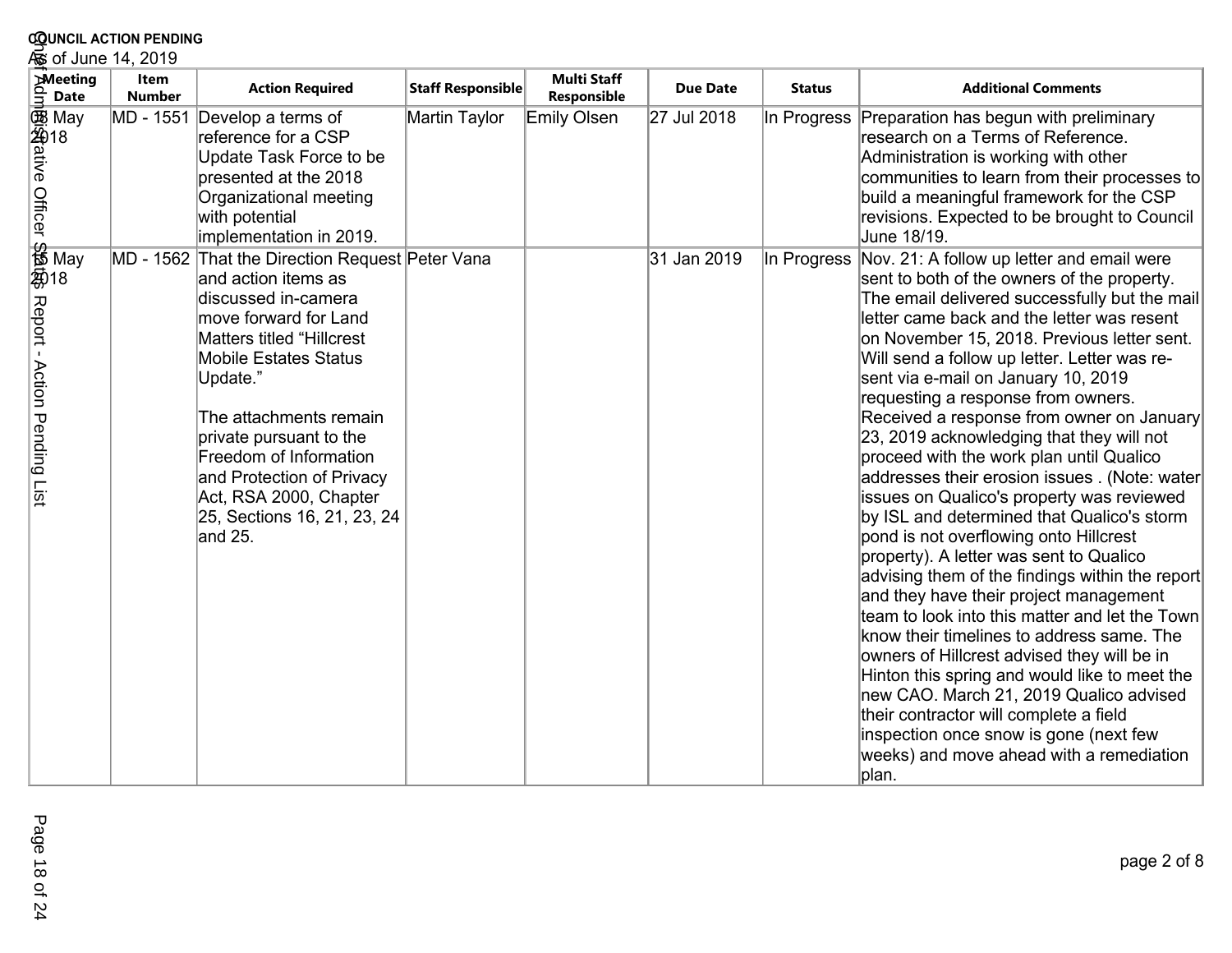| <b>COUNCIL ACTION PENDING</b><br>க் of June 14, 2019 |                              |                                                                                                                                                                                                                                                                                |                      |                                   |                 |               |                                                                                                                                                                                                                                                                                                                                                                                                           |  |
|------------------------------------------------------|------------------------------|--------------------------------------------------------------------------------------------------------------------------------------------------------------------------------------------------------------------------------------------------------------------------------|----------------------|-----------------------------------|-----------------|---------------|-----------------------------------------------------------------------------------------------------------------------------------------------------------------------------------------------------------------------------------------------------------------------------------------------------------------------------------------------------------------------------------------------------------|--|
| <b>Meeting</b><br><b>Date</b>                        | <b>Item</b><br><b>Number</b> | <b>Action Required</b>                                                                                                                                                                                                                                                         | Staff Responsible    | <b>Multi Staff</b><br>Responsible | <b>Due Date</b> | <b>Status</b> | <b>Additional Comments</b>                                                                                                                                                                                                                                                                                                                                                                                |  |
|                                                      |                              | MD - 1580 That the Recreation Centre Hans van<br><b>Project Steering</b><br>Committee membership<br>be comprised of the full<br>Hinton Town Council, plus<br>one Yellowhead County<br>representative to be<br>determined by Yellowhead<br>County and two citizens at<br>large. | Klaveren             | NONE                              | 17 Jul 2018     | On Hold       | October 11 Council meeting direction - no<br>further action on Steering Committee at this<br>time. On hold. Ongoing as per discussion<br>CAO with Council, see MD-1702 & 1746 for<br>information.                                                                                                                                                                                                         |  |
| ,<br>我<br>我<br>我18<br>Action Pending List            | MD - 1581                    | That the two citizens at<br>large be selected by public Klaveren<br>advertisement with<br>applicants brought to<br>Council for selection<br>through vote.                                                                                                                      | Hans van             | NONE                              | 28 Aug 2018     | On Hold       | Oct. 18/18: Currently on hold. Pending<br>Council approval of the Terms of Reference<br>at Regular Meeting of Jul.17.18, the results of<br>a call for interest will be presented In<br>Camera at the Aug.21.18 Standing<br>Committee, with anticipated appointment at<br>the Aug.28.18 Regular Meeting. On hold.<br>Ongoing as per discussion CAO with<br>Council, see MD-1702 & 1746 for<br>information. |  |
| 11 Oct<br>2018                                       |                              | MD - 1643 Direct Administration to<br>come back with<br><b>Recreation Centre Project</b><br>funding plan options by the<br>end of December 31,<br>2018.                                                                                                                        | Hans van<br>Klaveren | Carla Fox                         | 31 Dec 2018     | In Progress   | In-camera item at January 15 Standing<br>Committee Meeting Ongoing as per<br>discussions CAO with Council and Dir. of<br>Corp Services                                                                                                                                                                                                                                                                    |  |
| 11 Oct<br>2018                                       |                              | MD - 1644 Direct Administration to<br>schedule a priorities and<br>vision meeting subsequent<br>to the hiring of a Rec<br>Centre Project Manager.                                                                                                                              | Hans van<br>Klaveren |                                   | 31 Dec 2018     | On Hold       | Upon hiring PM in first quarter 2019 a<br>meeting will be scheduled. Ongoing as per<br>discussion CAO with Council regarding<br>developments/progress. On hold, as per<br>discussions CAO with Council See MD 1702<br>& 1746 for information                                                                                                                                                              |  |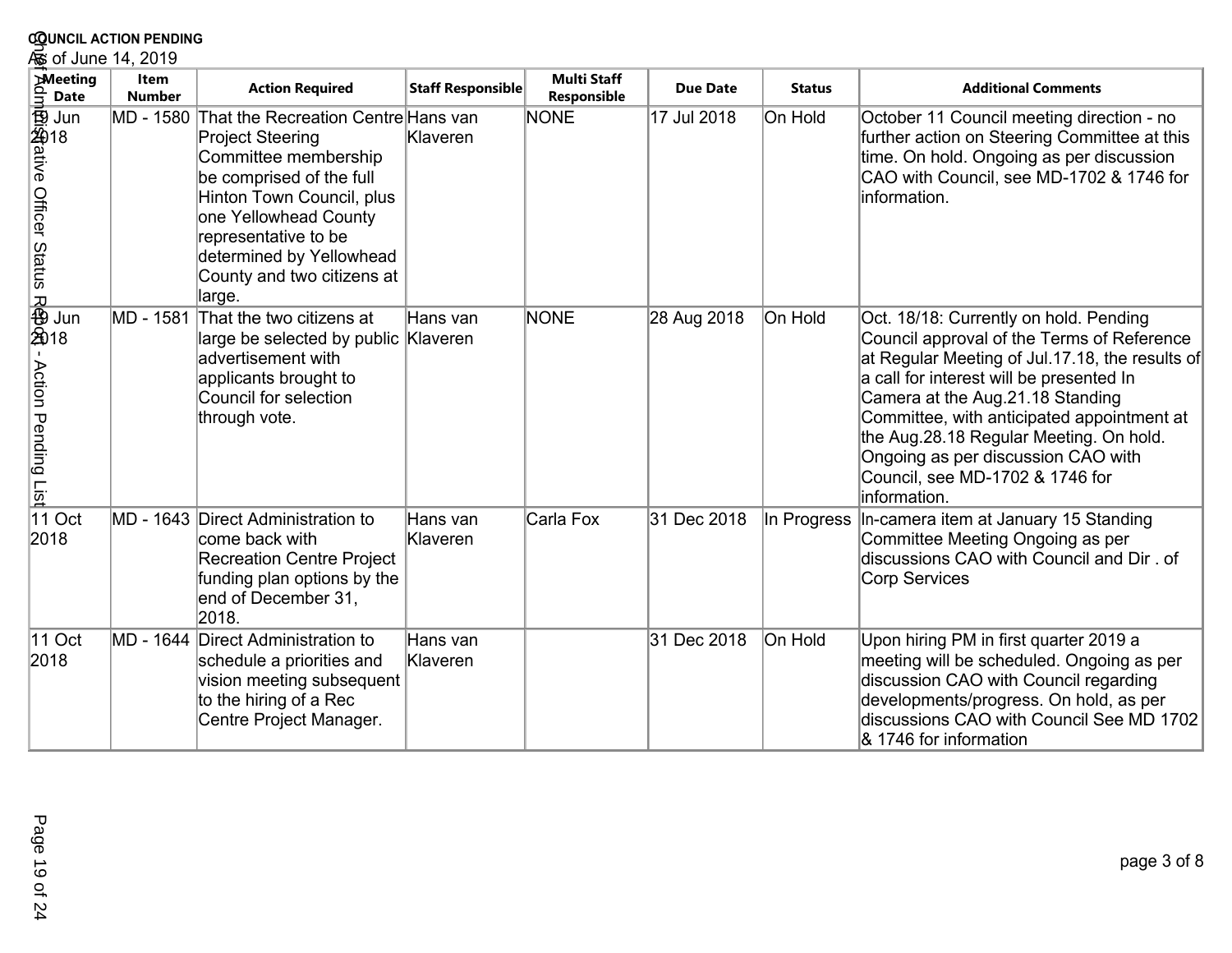| <b>COUNCIL ACTION PENDING</b>                                                                                                                   |                              |                                                                                                                                                                                                                                                                            |                      |                                   |                 |               |                                                                                                                                                                                                                                                              |  |  |
|-------------------------------------------------------------------------------------------------------------------------------------------------|------------------------------|----------------------------------------------------------------------------------------------------------------------------------------------------------------------------------------------------------------------------------------------------------------------------|----------------------|-----------------------------------|-----------------|---------------|--------------------------------------------------------------------------------------------------------------------------------------------------------------------------------------------------------------------------------------------------------------|--|--|
| و of June 14, 2019                                                                                                                              |                              |                                                                                                                                                                                                                                                                            |                      |                                   |                 |               |                                                                                                                                                                                                                                                              |  |  |
| <b>Meeting</b><br>id<br>∃<br><b>Date</b>                                                                                                        | <b>Item</b><br><b>Number</b> | <b>Action Required</b>                                                                                                                                                                                                                                                     | Staff Responsible    | <b>Multi Staff</b><br>Responsible | <b>Due Date</b> | <b>Status</b> | <b>Additional Comments</b>                                                                                                                                                                                                                                   |  |  |
| DC<br>SUS<br>街道ative Officer Status                                                                                                             |                              | MD - 1647 Public Transit System<br>Review - direct<br>Administration to bring a<br>report to Council before the<br>end of the second quarter<br>of 2019 with a Request for<br>Decision that includes<br>implementation of<br>recommendations in the<br>report as directed. | Hans van<br>Klaveren |                                   | 30 Jun 2019     | In Progress   | Improvements regarding bus stop signage<br>underway. Project for individualized transport<br>arrangements in concept phase. June:<br>Internal presentation 'Pantonium' project.<br>Administration is preparing<br>information/outcome to share with Council. |  |  |
| R<br><br><br><br><br><br><br><br><br><br><br><br><br><br><br><br><br><br><br><br>Dec<br>$\mathbf{I}$<br>$\frac{\partial}{\partial \vec{B}}$ Jan |                              | MD - 1686 Bring back alternatives to<br>be used to replace the logs Klaveren<br>in benches and structures<br>in the first quarter of 2019.                                                                                                                                 | Hans van             |                                   | 31 Mar 2019     |               | In Progress Report in progress to be brought to Council<br>lin June.                                                                                                                                                                                         |  |  |
| s<br>Sending List<br>Sending List                                                                                                               | MD - 1702                    | That the Recreation Centre Hans van<br><b>Project Management</b><br><b>Request for Proposal Key</b><br>Deliverables be brought<br>back a Standing<br>Committee meeting before<br>the end of March 2019.                                                                    | Klaveren             |                                   | 31 Mar 2019     | On Hold       | (as per MD-1642 (completed) : DR Report<br>was presented in January 15 Standing<br>Committee Meeting at the Jan 15, 2019) On<br>hold as per discussions CAO with Council<br>regarding developments/progress.                                                 |  |  |
| 12 Mar<br>2019                                                                                                                                  | MD - 1737                    | Direct Administration to<br>advertise for a Request for<br>Proposals and bring back<br>a report to Council for<br>decision to replace the<br>private bench advertising<br>contractor and enter into a<br>new agreement.                                                    | Jace Rush            | Ewa Arsenault                     | 17 May 2019     | In Progress   | June 12/19: RFP submission closed last<br>week. Currently reviewing applicants.                                                                                                                                                                              |  |  |
| 12 Mar<br>2019                                                                                                                                  | MD - 1739                    | Direct the CAO to obtain<br>conceptual plans for the<br>Hinton Aquatic Centre.                                                                                                                                                                                             | Martin Taylor        |                                   | 30 Apr 2019     |               | In Progress On May 14, 2019 In Camera Agenda                                                                                                                                                                                                                 |  |  |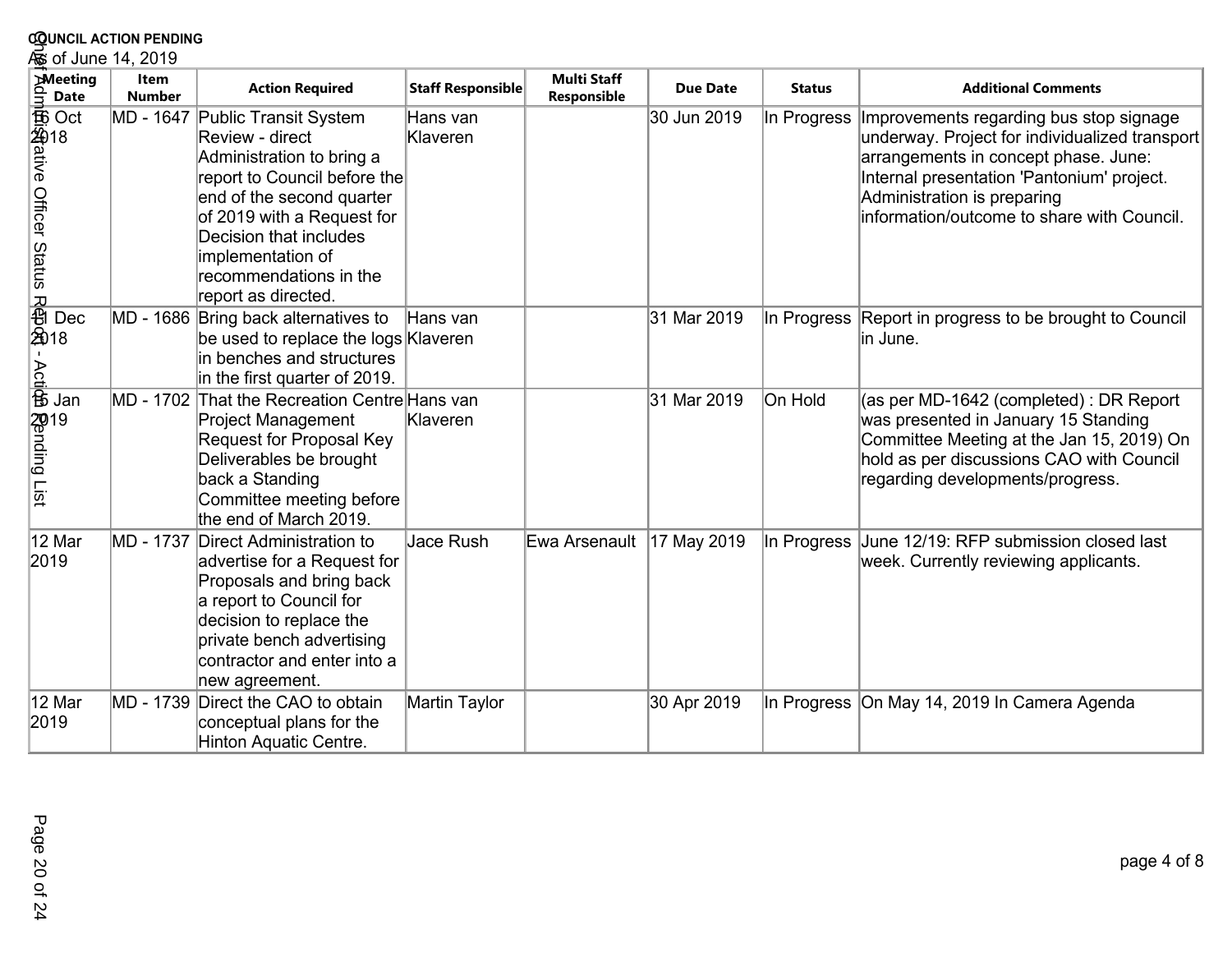| <b>COUNCIL ACTION PENDING</b><br>க் of June 14, 2019 |                       |                                                                                                                                                                                                                                                   |                      |                                   |                 |               |                                                                                                                                                                                                                                                                                       |  |  |
|------------------------------------------------------|-----------------------|---------------------------------------------------------------------------------------------------------------------------------------------------------------------------------------------------------------------------------------------------|----------------------|-----------------------------------|-----------------|---------------|---------------------------------------------------------------------------------------------------------------------------------------------------------------------------------------------------------------------------------------------------------------------------------------|--|--|
| <b>Meeting</b><br><b>Date</b>                        | Item<br><b>Number</b> | <b>Action Required</b>                                                                                                                                                                                                                            | Staff Responsible    | <b>Multi Staff</b><br>Responsible | <b>Due Date</b> | <b>Status</b> | <b>Additional Comments</b>                                                                                                                                                                                                                                                            |  |  |
|                                                      |                       | MD - 1746 That Council direct<br>Administration to obtain<br>conceptual plans for the<br>Hinton Aquatic Centre with<br>funds from the Council<br>Contingency (\$15,000) and<br>CAO / Council One Time<br><b>Project Contingency</b><br>(\$5,000). | Martin Taylor        |                                   | 28 Jun 2019     | In Progress   | Motion replaces MD-1739 (direction from<br>March 12/19 meeting) On May 14 In Camera<br>Agenda                                                                                                                                                                                         |  |  |
|                                                      | MD - 1747             | To direct Administration to<br>bring back a report on<br><b>FCSS advisory board</b><br>options to a future<br>Standing Committee for<br>discussion.                                                                                               | Hans van<br>Klaveren |                                   | 30 Sep 2019     |               | In Progress Survey other communities set up, responses<br>being categorized.                                                                                                                                                                                                          |  |  |
|                                                      | MD - 1749             | Direct Administration to<br>engage a public feedback<br>process including an open<br>house regarding the<br>Maxwell Lake Area<br>Recreation Outline Plan.                                                                                         | Hans van<br>Klaveren |                                   | 30 May 2019     | In Progress   | Engagement process/Open House being<br>planned with ISL Engineering and TOH<br>Communications department Date Open<br>House is May 23, 2019 - location Gov.<br>Centre June: Date being collected, process<br>and categorized by ISL to be presented to<br>Administration and Council. |  |  |
| 26 Mar<br>2019                                       |                       | MD - 1750 Direct Administration to<br>bring back the Maxwell<br>Lake Area Recreation<br>Outline Plan to a Standing<br><b>Committee of Council</b><br>before June 30, 2019.                                                                        | Hans van<br>Klaveren |                                   | 30 Jun 2019     | In Progress   | Date to be set after Open House (May 23)<br>and report can be delivered to Council.                                                                                                                                                                                                   |  |  |
| 02 Apr<br>2019<br>᠊ᠣ<br>ے۔                           |                       | MD - 1752 That The Beaver<br>Boardwalk - Concept<br>Design and Feasibility<br>Report be brought back to<br>a Standing Committee<br>Meeting of Council for<br>additional discussion prior<br>to April 30, 2019.                                    | Hans van<br>Klaveren |                                   | 30 Apr 2019     |               | In Progress On May 14th agenda                                                                                                                                                                                                                                                        |  |  |

Page 21 of 24ge 21 of 24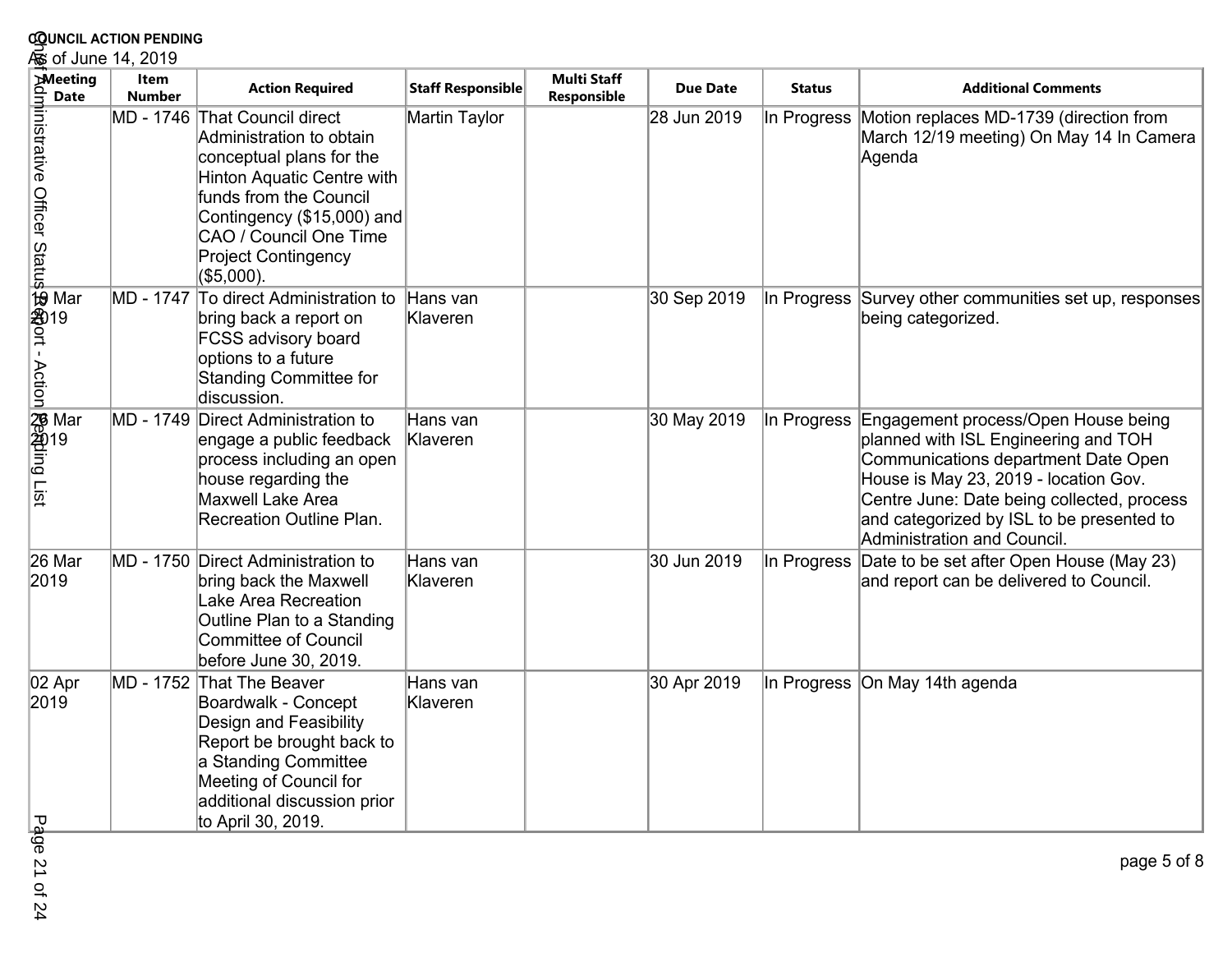| <b>COUNCIL ACTION PENDING</b>                          |                       |                                                                                                                                                                                                                                                                                                                                                                                           |                      |                                   |                 |               |                            |  |  |
|--------------------------------------------------------|-----------------------|-------------------------------------------------------------------------------------------------------------------------------------------------------------------------------------------------------------------------------------------------------------------------------------------------------------------------------------------------------------------------------------------|----------------------|-----------------------------------|-----------------|---------------|----------------------------|--|--|
| க் of June 14, 2019                                    |                       |                                                                                                                                                                                                                                                                                                                                                                                           |                      |                                   |                 |               |                            |  |  |
| <b>Meeting</b><br><b>Date</b>                          | Item<br><b>Number</b> | <b>Action Required</b>                                                                                                                                                                                                                                                                                                                                                                    | Staff Responsible    | <b>Multi Staff</b><br>Responsible | <b>Due Date</b> | <b>Status</b> | <b>Additional Comments</b> |  |  |
| dm Apr<br>劉治itive Officer<br>Status Officer Status     |                       | MD - 1754 To direct Administration to<br>bring a report on the<br>viability of a traffic count on<br>the main sections of the<br>Beaver Boardwalk to be<br>carried out during the<br>summer 2019.<br>Carried 5-1                                                                                                                                                                          | Hans van<br>Klaveren |                                   | 31 Aug 2019     | In Progress   |                            |  |  |
| s<br>- Res Apr<br>- 全019<br><b>Action Pending List</b> |                       | MD - 1758 That Council approve the<br>Town of Hinton's 2019 -<br>2020 membership with the<br>Athabasca Watershed<br>Council.<br>That Council appoint one<br>Councillor as<br>organizational member<br>and appoint one Councillor<br>as alternate.<br>That Council approve a<br>\$1,000 donation for the<br>Athabasca Watershed<br>Council from the<br>Economic Development<br>grant fund. | Martin Taylor        | Emily Olsen                       | 30 May 2019     | Pending       |                            |  |  |
| 23 Apr<br>2019                                         |                       | MD - 1759 Administration to bring the<br>water service levels and<br>delivery to a Standing<br>Committee meeting by the<br>end of October 2019.                                                                                                                                                                                                                                           | Jace Rush            | Dale Woloszyn 31 Oct 2019         |                 | Pending       |                            |  |  |

Page 22 of 24 Page 22 of 24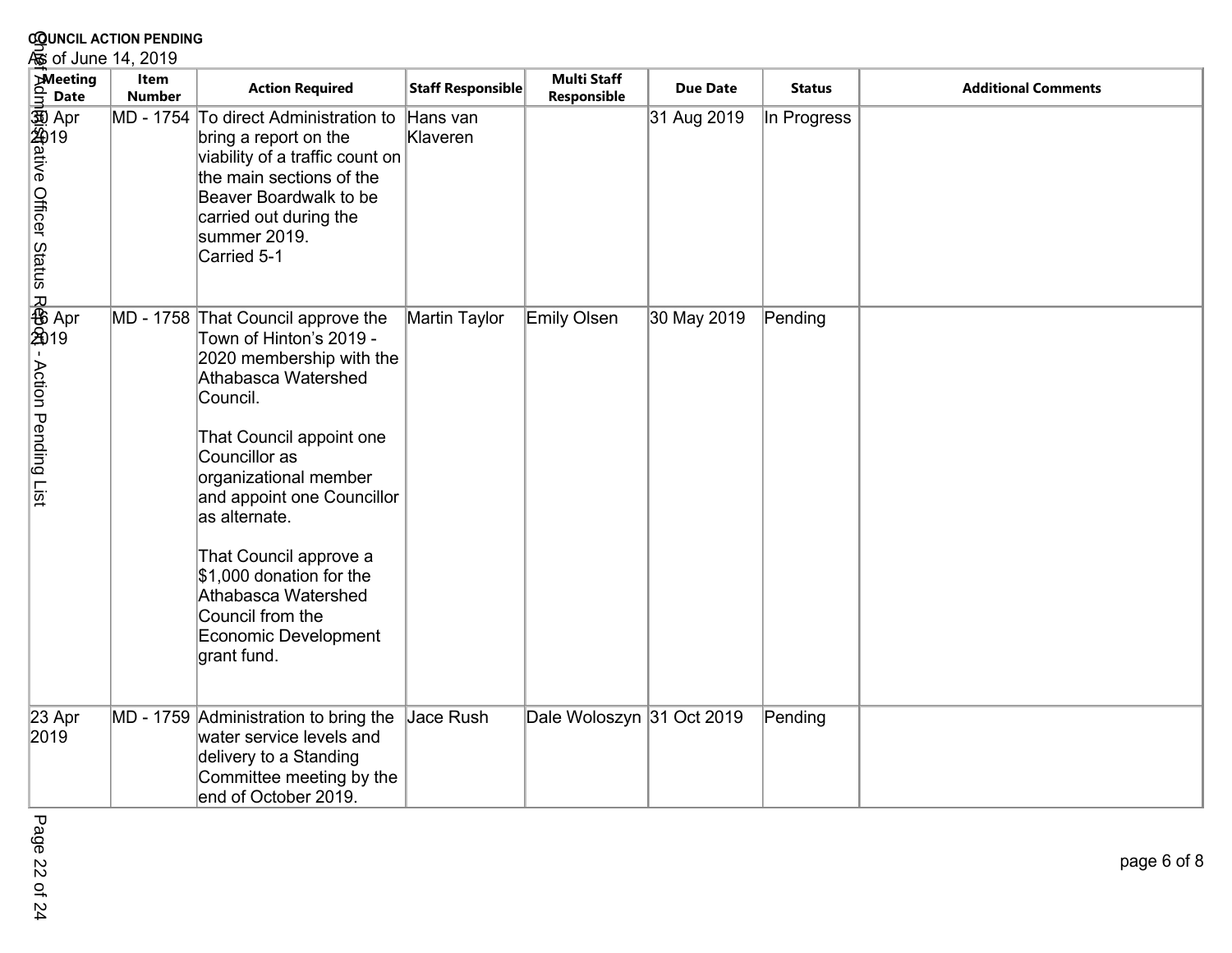| <b>COUNCIL ACTION PENDING</b>                                                                                                 |                       |                                                                                                                                                                                                                          |                      |                                   |                 |               |                            |  |  |  |  |
|-------------------------------------------------------------------------------------------------------------------------------|-----------------------|--------------------------------------------------------------------------------------------------------------------------------------------------------------------------------------------------------------------------|----------------------|-----------------------------------|-----------------|---------------|----------------------------|--|--|--|--|
| க் of June 14, 2019                                                                                                           |                       |                                                                                                                                                                                                                          |                      |                                   |                 |               |                            |  |  |  |  |
| <b>Meeting</b>                                                                                                                | Item<br><b>Number</b> | <b>Action Required</b>                                                                                                                                                                                                   | Staff Responsible    | <b>Multi Staff</b><br>Responsible | <b>Due Date</b> | <b>Status</b> | <b>Additional Comments</b> |  |  |  |  |
| dmlgt狗ditive Officer Statight May<br>http://www.com/statight.com/statight/battle/battle/battle/battle/b<br>@Prodite/Mandition |                       | MD - 1766 That Council communicate Peter Vana<br>to FCM its participation in<br>the PCP program and its<br>commitment to achieving<br>the milestones set out in<br>the PCP five-milestone<br>framework.                  |                      |                                   | 30 Jun 2019     | Pending       |                            |  |  |  |  |
|                                                                                                                               |                       | MD - 1767 Administration to prepare<br>project timeline and budget<br>for Council's approval as<br>part of the annual budget<br>process regarding the<br>PCP program.                                                    | Peter Vana           |                                   | 01 Sep 2019     | Pending       |                            |  |  |  |  |
|                                                                                                                               | MD - 1774             | <b>That Council direct</b><br>Administration to provide a Klaveren<br>report detailing wetland<br>replacement based on the<br>Maxwell Lake area.                                                                         | Hans van             |                                   | 13 Sep 2019     | Pending       |                            |  |  |  |  |
| $\frac{\overline{P}}{\overline{24}}$ May<br>2019                                                                              | MD - 1775             | That Council direct<br>Administration to bring<br>forward a Request for<br>Decision to invest<br>maintenance dollars in the<br>currently open sections of<br>the Beaver Boardwalk to a<br>Regular Meeting of<br>Council. | Hans van<br>Klaveren |                                   | 31 Jul 2019     | Pending       |                            |  |  |  |  |
| 14 May<br>2019                                                                                                                |                       | MD - 1776 That Council direct<br>Administration to bring<br>back terms of reference for<br>la Beaver Boardwalk<br>committee no later than<br>the June 18, 2019 Standing<br>Committee.                                    | Hans van<br>Klaveren |                                   | 18 Jun 2019     | Pending       |                            |  |  |  |  |

Page 23 of 24 Page 23 of 24